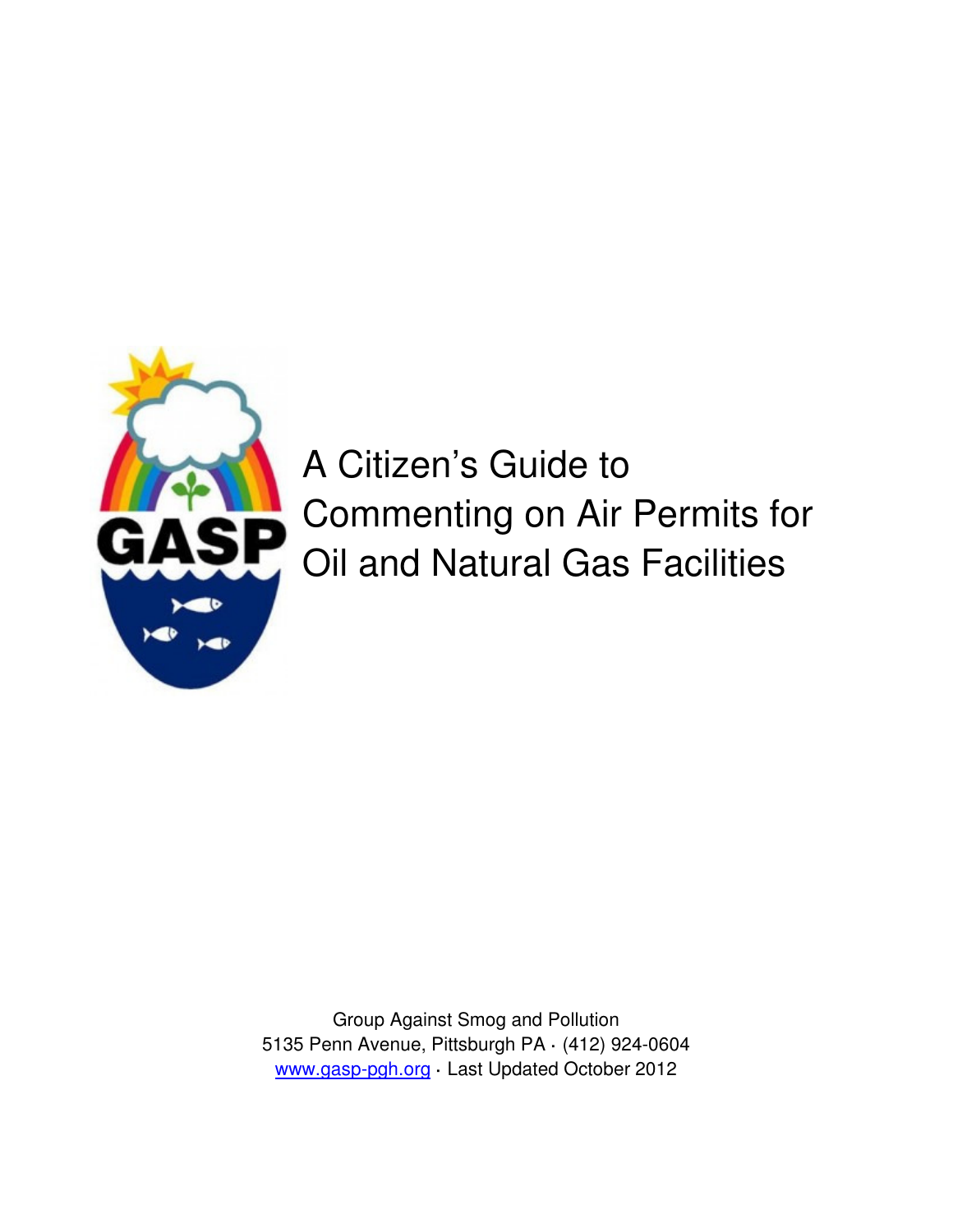## Disclaimer

The information contained in this handbook is for informational purposes only and does not constitute legal advice. If you wish to appeal a permit or take other legal action, contact an attorney licensed to practice in your jurisdiction.

Information contained in this handbook may be subject to change. Check the title page for the date of the handbook's most recent update, and visit GASP's website or contact the organization to obtain the most recent information.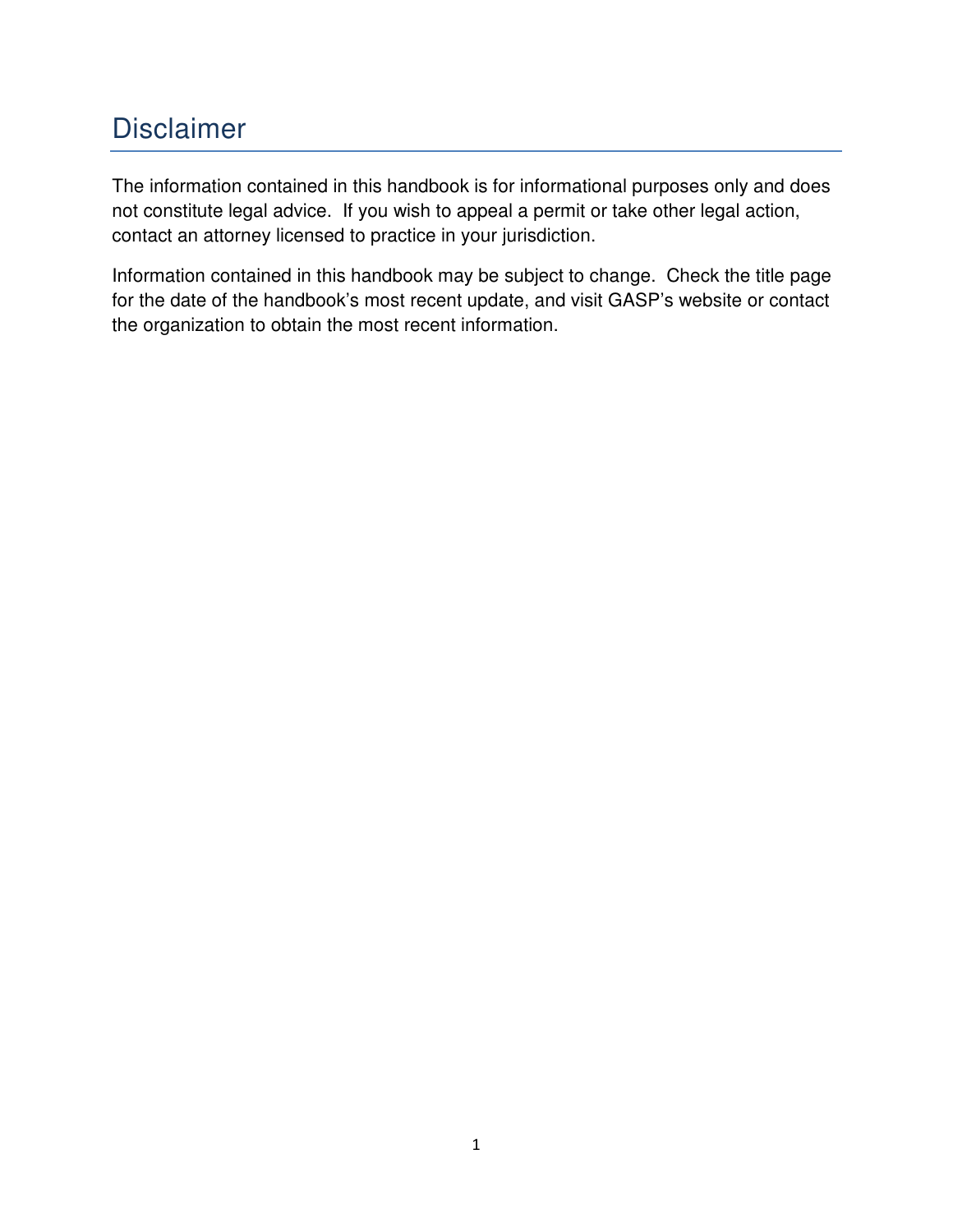# Table of Contents

|  |  | A. Scope of emissions associated with natural gas production9 |  |  |  |  |  |
|--|--|---------------------------------------------------------------|--|--|--|--|--|
|  |  |                                                               |  |  |  |  |  |
|  |  | i.                                                            |  |  |  |  |  |
|  |  | ii.                                                           |  |  |  |  |  |
|  |  |                                                               |  |  |  |  |  |
|  |  |                                                               |  |  |  |  |  |
|  |  |                                                               |  |  |  |  |  |
|  |  | i.                                                            |  |  |  |  |  |
|  |  | ii.                                                           |  |  |  |  |  |
|  |  |                                                               |  |  |  |  |  |
|  |  |                                                               |  |  |  |  |  |
|  |  | V.                                                            |  |  |  |  |  |
|  |  |                                                               |  |  |  |  |  |
|  |  |                                                               |  |  |  |  |  |
|  |  |                                                               |  |  |  |  |  |
|  |  |                                                               |  |  |  |  |  |
|  |  |                                                               |  |  |  |  |  |
|  |  | i.                                                            |  |  |  |  |  |
|  |  |                                                               |  |  |  |  |  |
|  |  |                                                               |  |  |  |  |  |
|  |  |                                                               |  |  |  |  |  |
|  |  |                                                               |  |  |  |  |  |
|  |  |                                                               |  |  |  |  |  |
|  |  | i.                                                            |  |  |  |  |  |
|  |  | ii.                                                           |  |  |  |  |  |
|  |  |                                                               |  |  |  |  |  |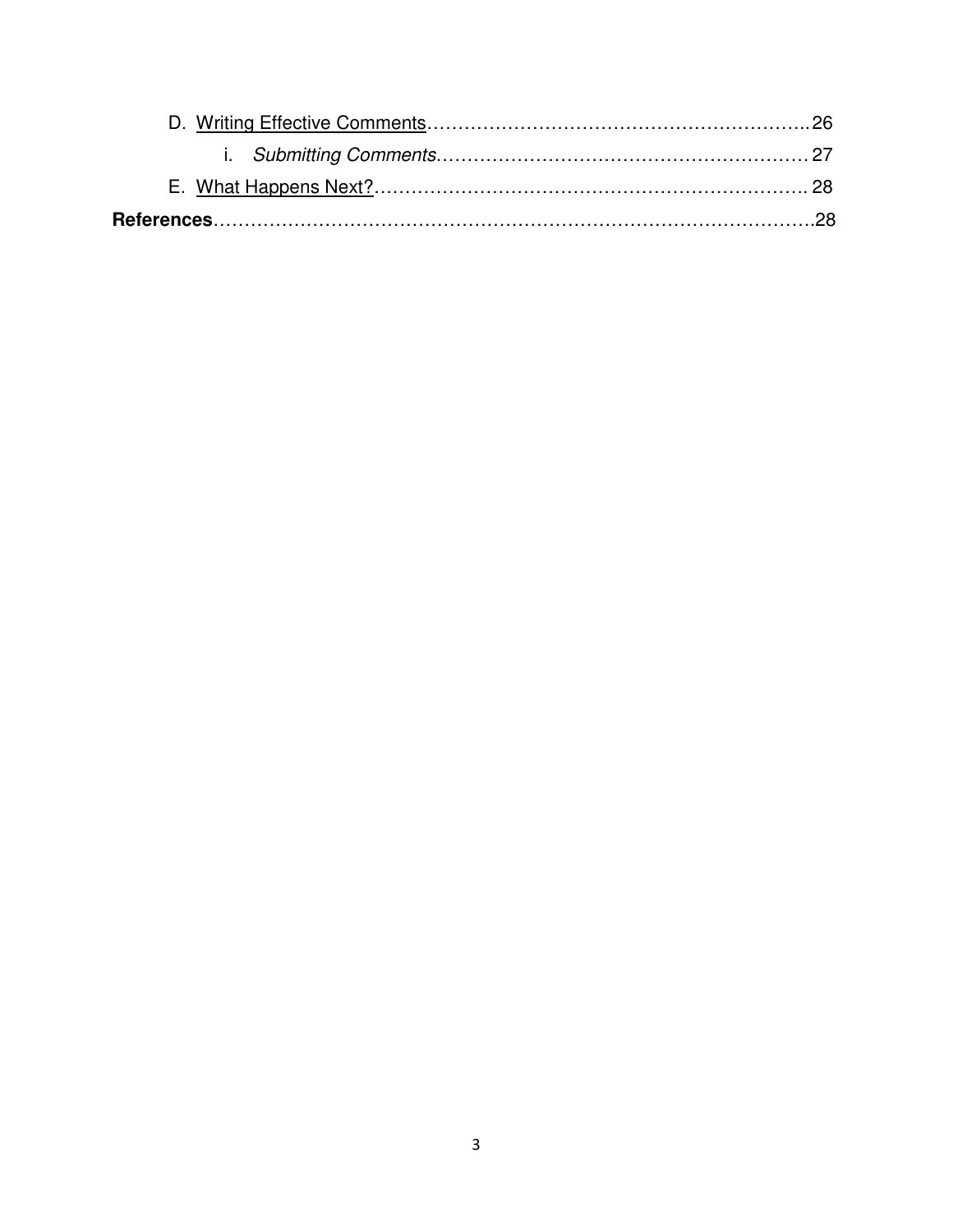## Introduction

The rapid development of the Marcellus Shale natural gas play in Pennsylvania has raised many concerns about the impact the industry will have on the environment and the health of those living near natural gas facilities. The purpose of this handbook is to inform citizens about air pollution resulting from natural gas drilling and production, describe how these emissions are controlled through the permitting process, and explain how individuals can "comment" on these permits before they are finalized. Commenting gives individuals or organizations an opportunity to voice their concerns and helps to ensure that the final permit adequately controls emissions.

Much of the challenge of regulating air pollution from natural gas production must be attributed to the relatively wide geographic distribution of emission units in a typical Marcellus Shale operation. While traditional major air pollution sources such as steel mills or power plants are often made up of a few large buildings located on the same parcel of land, deep shale drilling operations are composed of dozens of relatively small sources—a well pad here, a storage tank there—hidden away in secluded fields and often separated from other components of the gas production operation by miles of pipeline.

The industry has generally grown very rapidly in recent years, although development has slowed somewhat in late 2011 and 2012 due to low gas prices. Natural gas operations have proved difficult to regulate, and because many of them are small and do not require air permits, we have incomplete information on the number of sources and their associated emissions.



Source: FracTracker, http://www.fractracker.org/2012/06/unconventional-gas-activity-in-pennsylvania/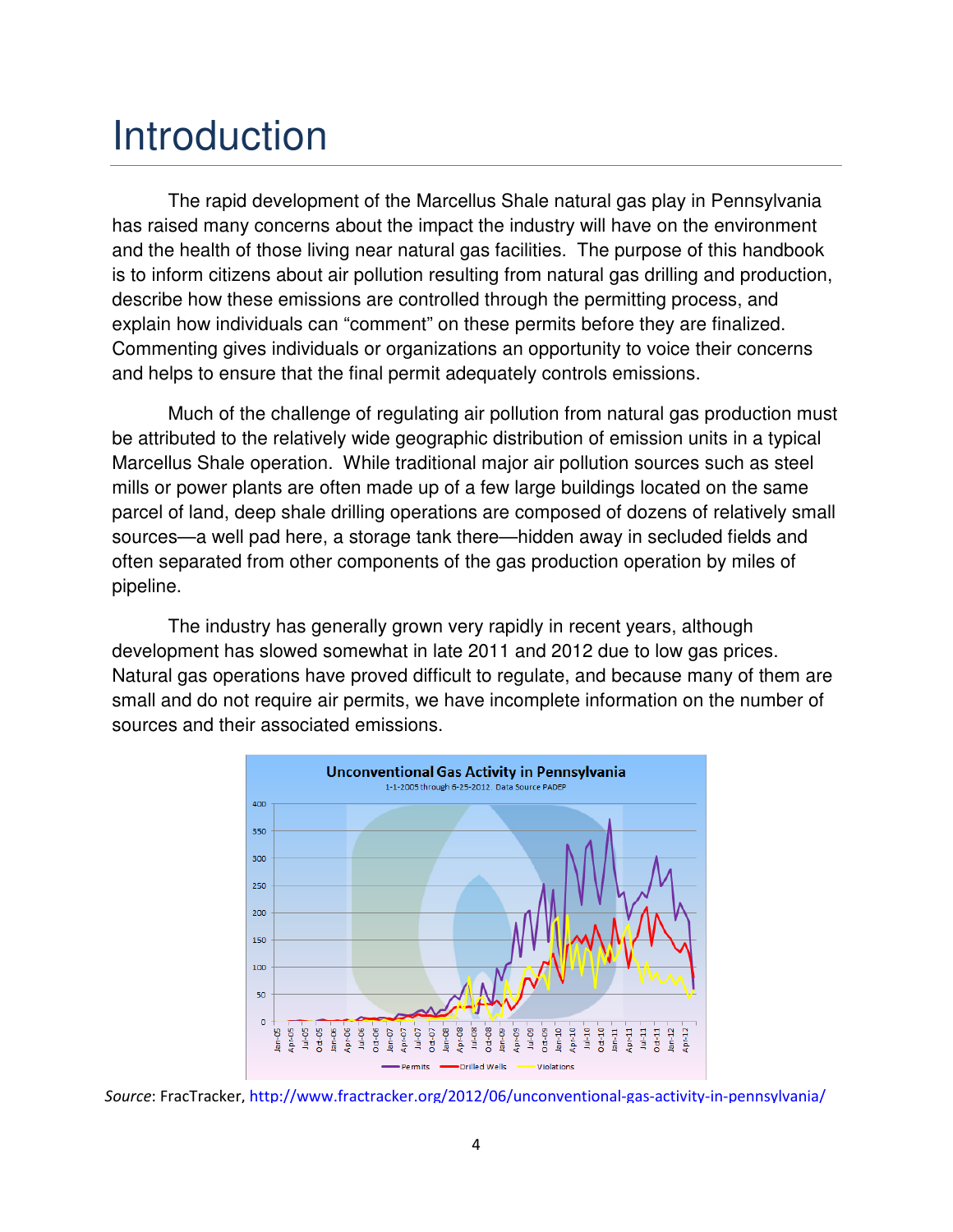Errors can and do occur during PADEP's permitting process. Getting it wrong often results in significantly greater air emissions. Giving individuals the tools necessary to review these permits and make a meaningful contribution to the process will greatly increase the likelihood that permits will properly limit emissions. The more eyes that critically review a proposed permit, the more likely it is that errors will be caught and corrected.

The following chapters will give you the information you need to begin commenting on air permits related to natural gas development in the Marcellus Shale. Chapter 1 will give a general description of the Marcellus Shale formation and natural gas extraction. Chapter 2 provides background information on various types of air pollutants, and particularly those associated with natural gas development. Chapter 3 explains the regulatory framework that applies to oil and gas production in Pennsylvania, and describes when an air permit is required. Finally, Chapter 4 explains how you can be involved in the permitting process by scheduling a file review, reviewing permitting documents, and drafting and submitting effective comments.

Keep in mind that the commenting process is generally the same whether you are commenting on a permit related to air quality, water quality, proposed new environmental regulations, or any sort of agency action that allows for a public comment. While this handbook is focused specifically on understanding and commenting on air permits for the natural gas industry, you can adapt this information and apply it in many other areas.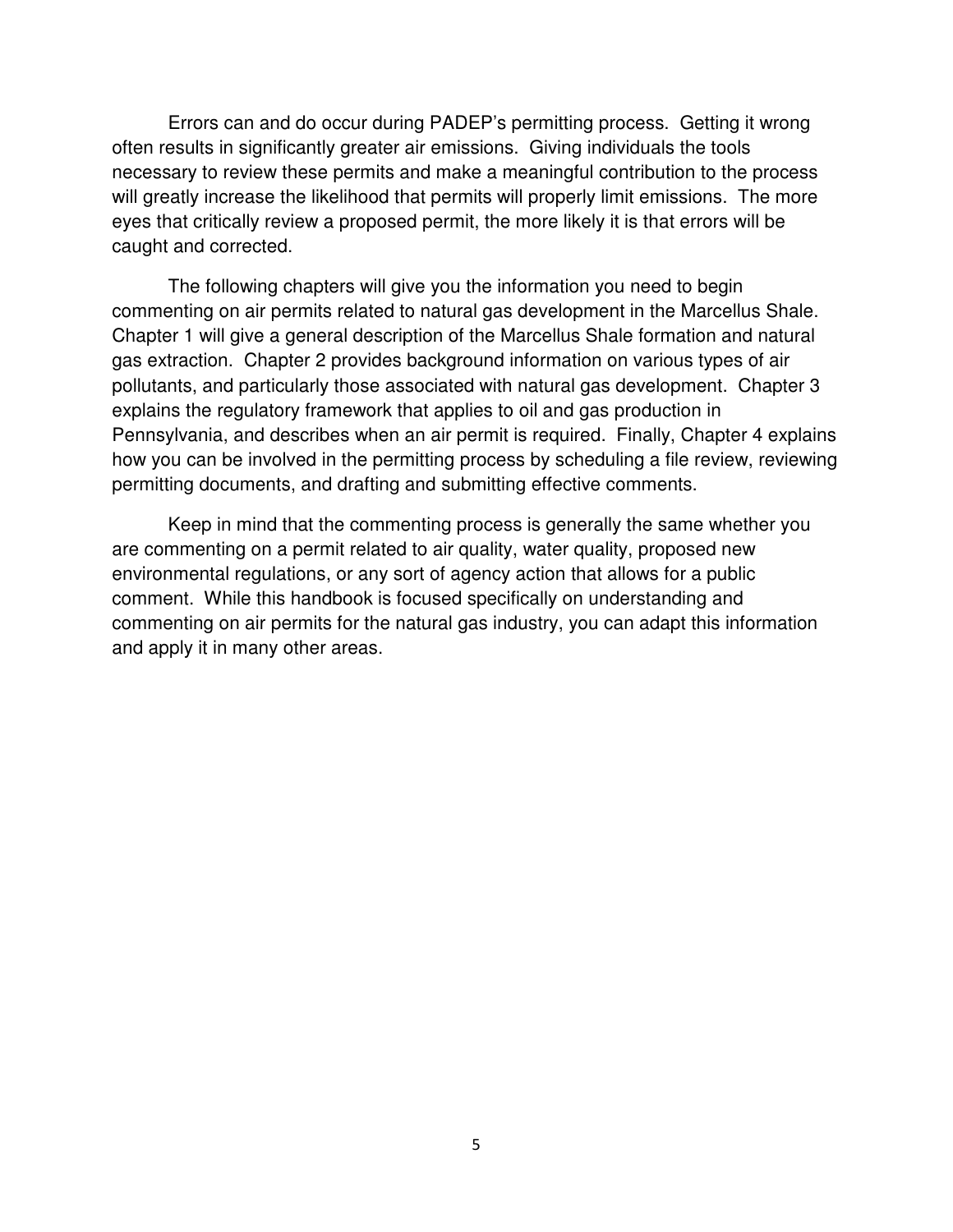## **Chapter 1** Marcellus Shale and the Natural Gas Industry

The Marcellus Shale is a rock formation found between 5,000 and 8,000 feet below the surface, mainly in Pennsylvania, New York, and West Virginia.<sup>1</sup> The shale was formed over 350 million years ago in what was formerly a shallow inland sea, and now contains large quantities of natural gas found in small pores in the rock. $^2$  There was previously little interest in developing the Marcellus Shale because gas prices were low and the extraction technology was prohibitively expensive. However, technological developments and an increase in natural gas prices made production from deep shale formations profitable, causing the recent boom in natural gas drilling and production.<sup>3</sup> Development of the Marcellus Shale began in earnest in Pennsylvania in 2008, and has increased dramatically since that time.

There are a number of shale formations in the United States that are similar to the Marcellus Shale. For example, the Barnett Shale in Texas has already been heavily developed.<sup>4</sup> The Utica Shale is another formation that covers a similar geographical area to the Marcellus, but it is deeper and more expansive than the Marcellus Shale. It generally has not yet been developed, but will likely be developed in the near future.<sup>5</sup>



Source: http://www.eia.gov/analysis/studies/usshalegas/

Wells in the Marcellus Shale are drilled using horizontal drilling and hydraulic fracturing. First, a well is drilled vertically into the ground. The wellbore is then turned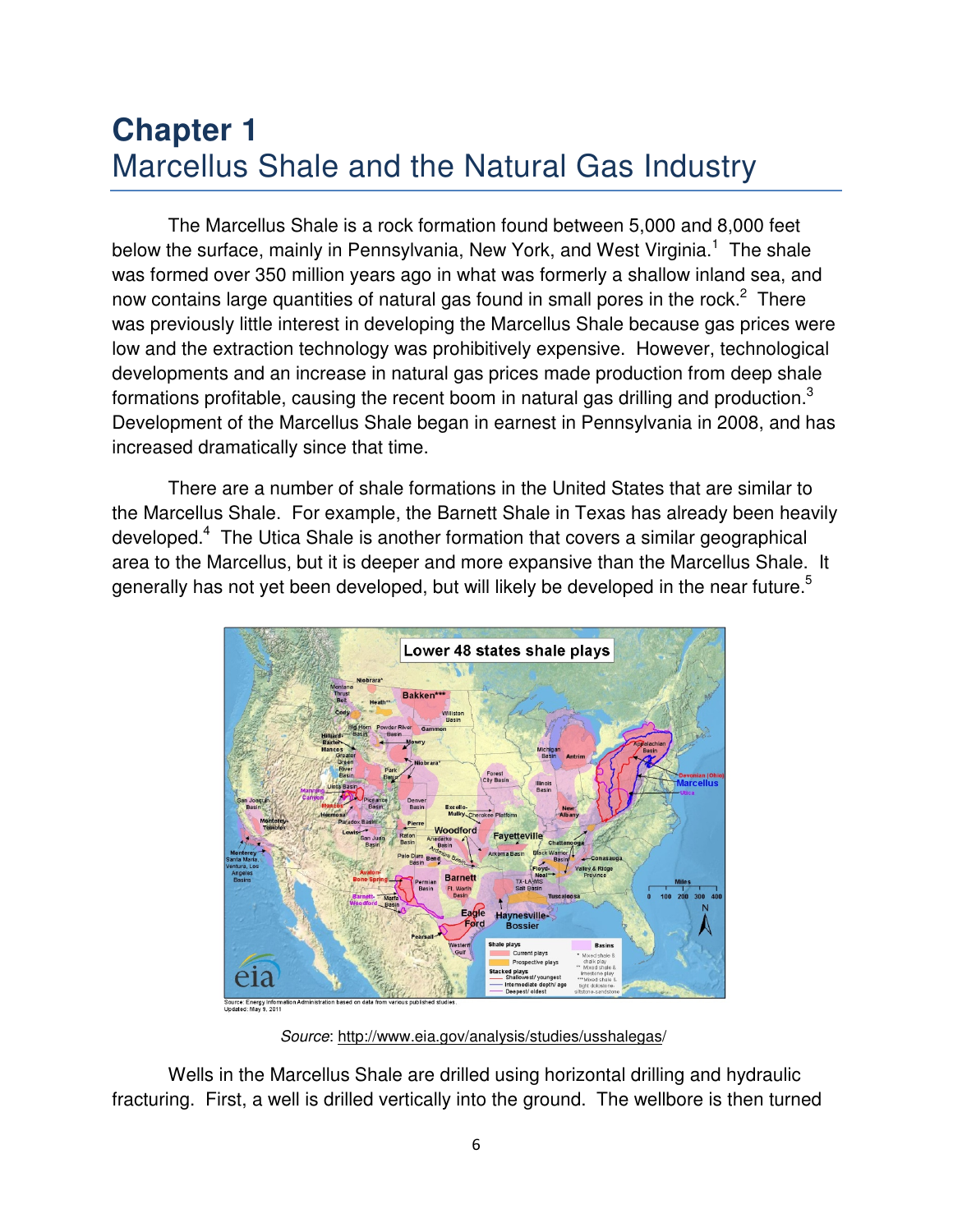and drilling continues horizontally into the Marcellus formation. Once drilling is complete, the well is cased in cement<sup>6</sup> and then hydraulic fracturing, or "fracking," is used to stimulate gas production. The operator pumps fluid, including large amounts of water, an assortment of chemicals, and a "proppant" such as sand, into the well under high pressure. This creates small cracks in the shale and allows the gas to escape into the wellbore.<sup>7</sup> Multiple wells can be drilled in different directions from a single well pad, allowing the maximum amount of gas to be produced from a single location.

The raw natural gas produced at these wells is not the same as the natural gas that consumers use to heat their homes. While the final product mostly consists of methane, raw natural gas contains a mixture of hydrocarbons, as well as water and other materials.<sup>8</sup> These must be separated out to create "pipeline quality" natural gas. This generally involves removing water, sulfur, and carbon dioxide, and separating out the other hydrocarbons known as "natural gas liquids." The exact makeup of gas varies widely by location. In some areas the gas is more "dry," while gas produced in other areas is "wet" and contains more liquids that must be removed. Once this process is complete, the natural gas is then compressed and enters a pipeline for distribution. This step usually happens at a processing plant or compressor station.



# **The Natural Gas Production, Transmission**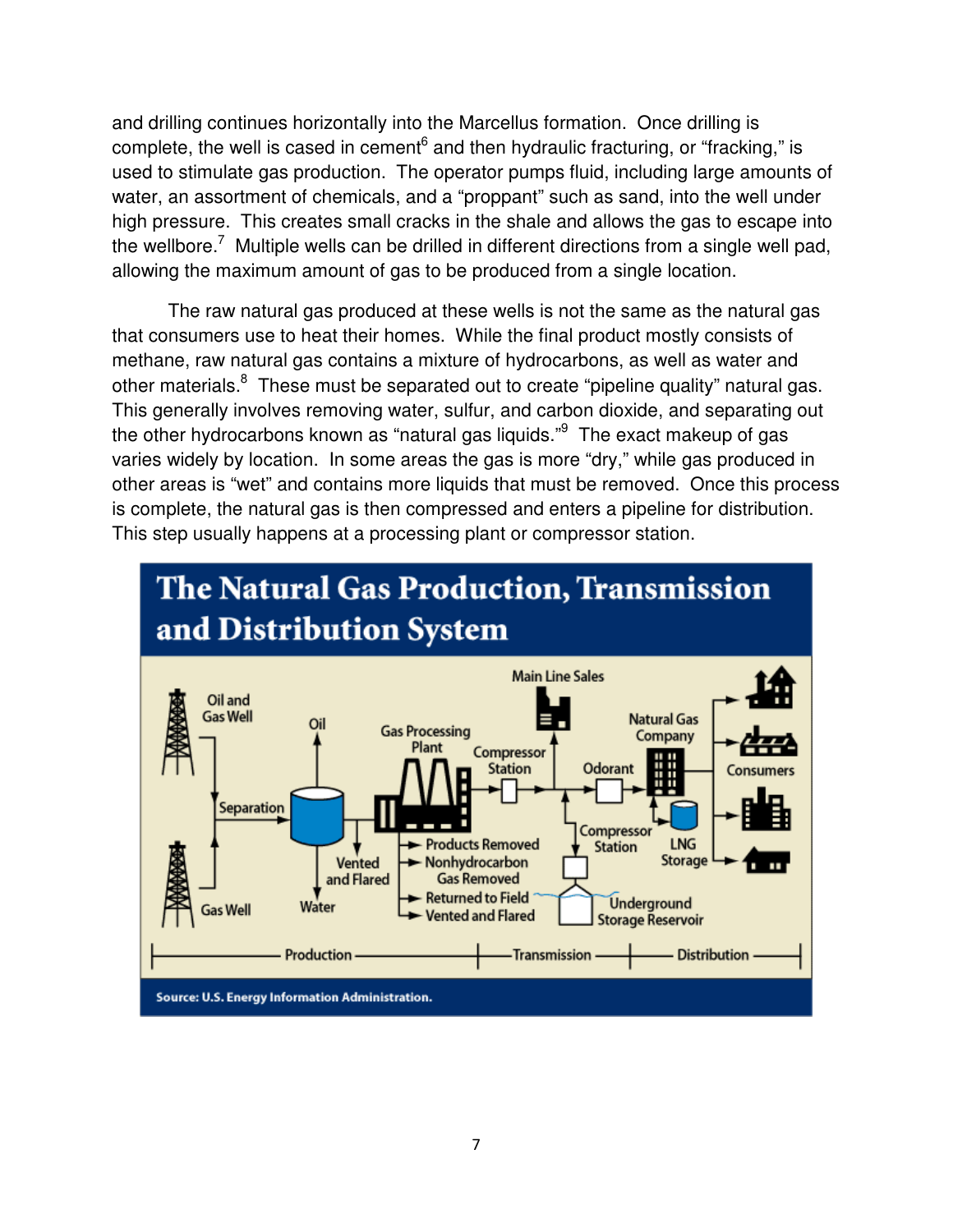Natural gas drilling and production can affect the environment and local communities in a number of ways. Areas of concern include:

- Air Emissions See Chapter 2 for a detailed discussion of air emissions from the natural gas industry.
- Water consumption Hydraulic fracturing requires large quantities of water, which may stress local water resources. $^{10}$
- Wastewater disposal Produced water (or water that has been used in the hydraulic fracturing process) contains chemicals and other contaminants; there have been issues related to proper disposal methods for this fluid. $^{11}$
- Drinking water Potential contamination of drinking water wells has been a highly publicized concern.<sup>12</sup>
- Land use Land is affected as access roads, well pads, and pipelines are constructed.<sup>13</sup>
- Local infrastructure -- Heavy truck traffic takes a toll on local roads, particularly in rural areas.<sup>14</sup>
- Local communities An influx of people and an increase in industrial processes can change the character of local communities.<sup>15</sup>

While these concerns are significant, an engaged group of citizens can help to ensure that the industry is fully regulated and that environmental harms are minimized as much as possible. By commenting on proposed permits and new regulations, speaking at public hearings, and being in touch with local policymakers, individuals can have a positive impact on the ultimate outcome of decisions that will affect our health and environment.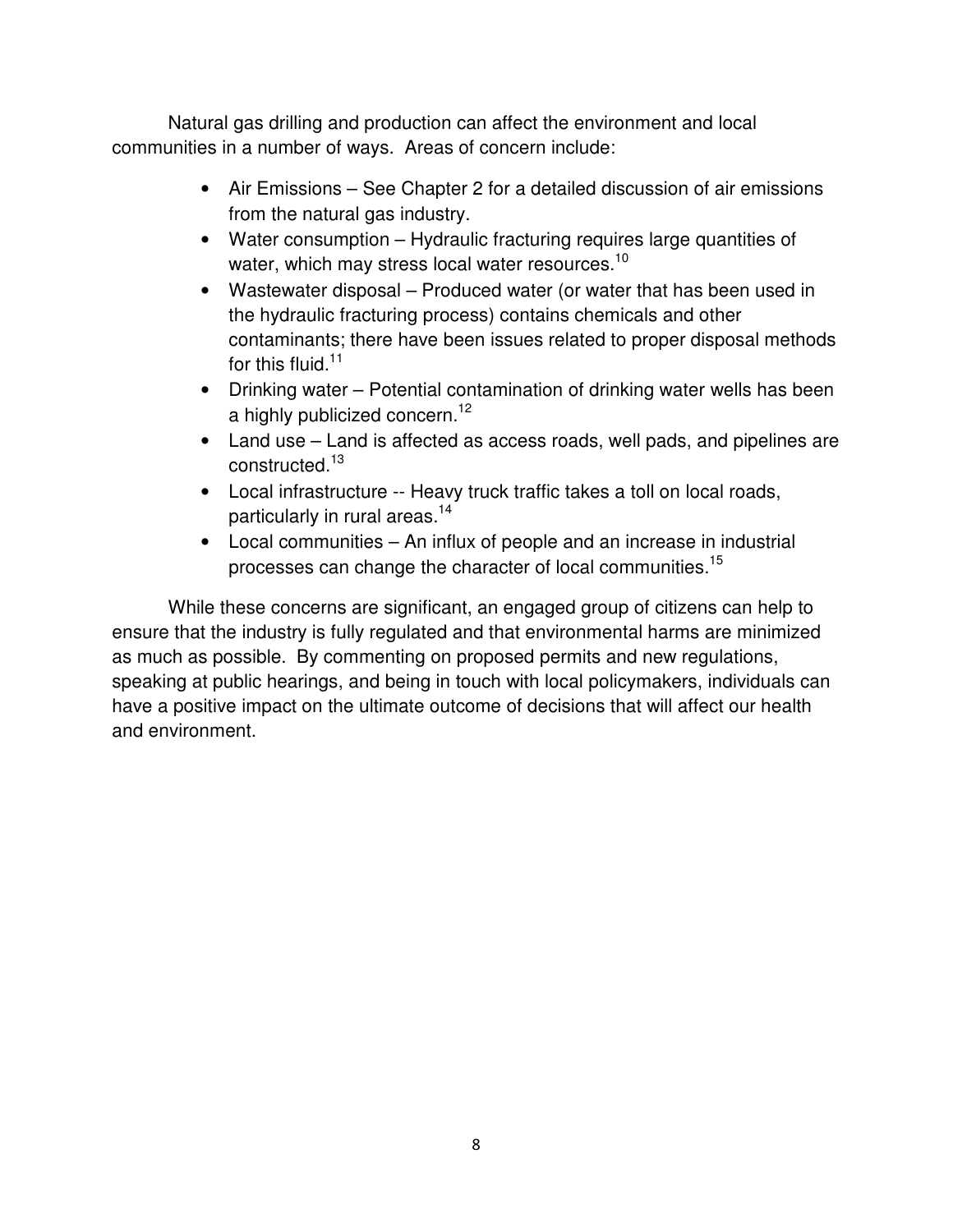## **Chapter 2** Air Pollutants

In order to effectively comment on air permits for the oil and gas industry, you first need to understand the types of pollutants associated with the industry. This chapter will provide you with information on air pollutants in general, specific pollutants associated with the oil and gas industry, and how these pollutants can affect human health and the environment.

#### **A. Scope of Emissions Associated with Natural Gas Production**

While oil and gas operations may seem relatively small and spread out compared to a steel mill or coal-fired power plant, they can still have a significant impact on our air quality. The following examples illustrate how air emissions from the oil and gas industry can affect air quality:

- A 2009 Southern Methodist University study found that in the 5-county Dallas-Fort Worth metropolitan area, annual  $NO<sub>x</sub>$  and VOC emissions from the oil and gas sector exceeded emissions from all motor vehicles in the same area.<sup>16</sup>
- A 2008 analysis by the Colorado Department of Public Health and the Environment concluded that  $NO<sub>x</sub>$  and VOC emissions from Colorado's oil and gas operations exceeded vehicle emissions for the entire state.<sup>17</sup>
- In 2009, for the first time in the state's history, Wyoming failed to meet National Ambient Air Quality Standards (NAAQS) for ozone. The Wyoming Department of Environmental Quality determined that emissions from the state's growing oil and gas sector were the cause.<sup>18</sup>
- Based on U.S. EPA's Inventory of U.S. Greenhouse Gases and Sinks: 1990- 2009, "oil and gas systems are the largest human-made source of methane emissions and account for 37 percent of methane emissions in the United States or 3.8 percent of the total greenhouse gas emissions in the United States."<sup>19</sup>

These examples demonstrate the importance of fully regulating and accurately permitting sources in the oil and gas industry. If left uncontrolled, emissions from this industry can lead to rapid deterioration of air quality, both locally and in downwind states.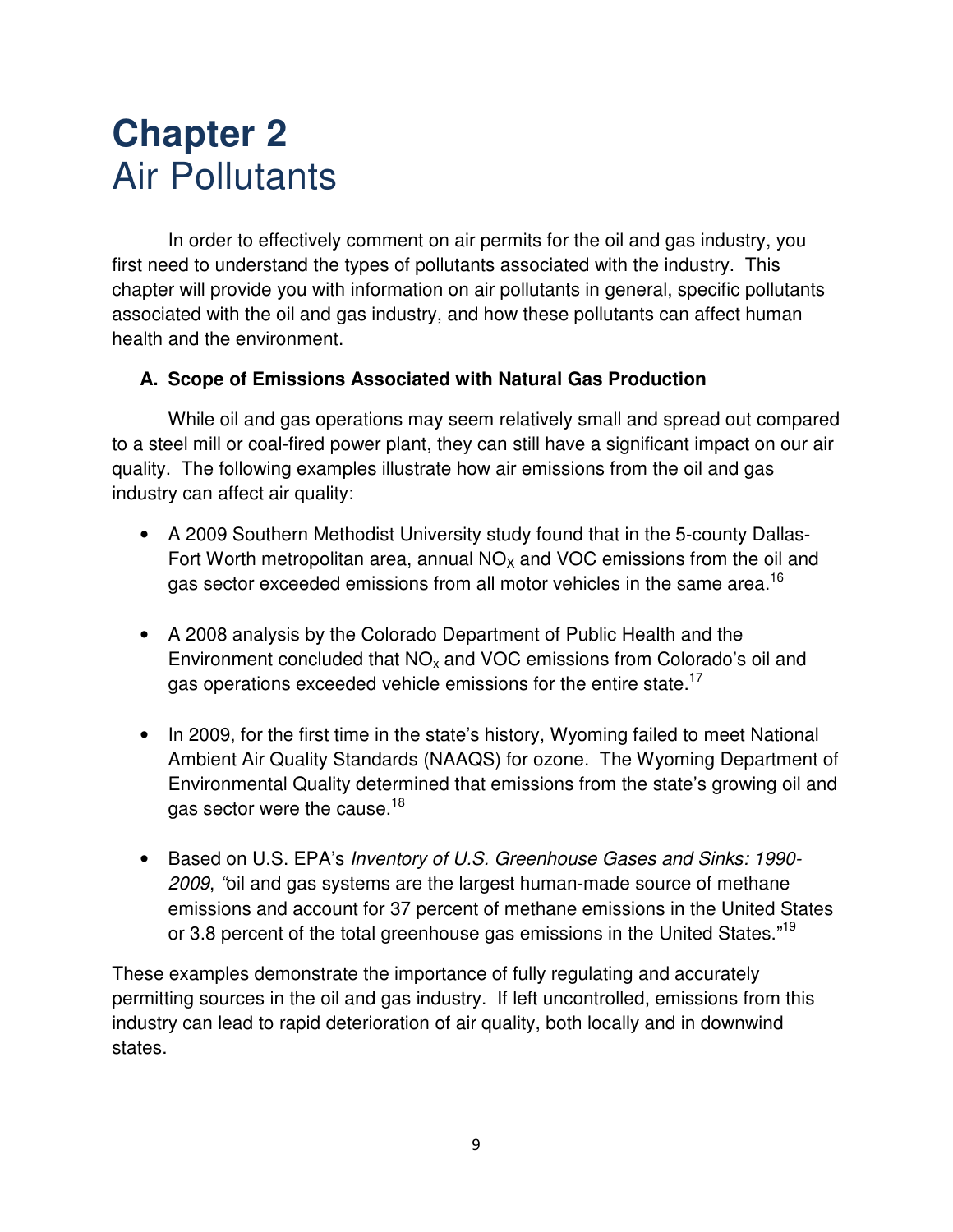#### **B. General Information on Air Pollutants**

#### 1. Criteria Air Pollutants

The Federal Clean Air Act  $(CAA)^{20}$  controls six common air pollutants that are harmful to human health and the environment by requiring the U.S. Environmental Protection Agency (EPA) to set National Ambient Air Quality Standards (NAAQS).<sup>21</sup> The six "criteria pollutants" are:

- Sulfur dioxide  $(SO<sub>2</sub>)$
- Nitrogen oxides  $(NO_x)$
- Carbon monoxide (CO)
- Particulates ( $PM<sub>2.5</sub>$  and  $PM<sub>10</sub>$ )
- Ozone  $(O_3)$
- Lead (Pb)

Each pollutant has a primary standard and a secondary standard.<sup>22</sup> The primary standard sets a limit sufficient to protect public health, including sensitive populations such as children and asthmatics. The secondary standard applies limits intended to protect the environment or prevent damage to property. For more information on NAAQS, visit http://www.epa.gov/air/criteria.html.

#### 2. Hazardous Air Pollutants (HAPs)

The Federal Clean Air Act of 1970 and 1977 required EPA to regulate emissions of a list of hazardous air pollutants (HAPs) that could reasonably be expected to cause death or serious illness. Initially, EPA was to set these standards based on health considerations, but for many of these substances no safe level can be identified. The CAA Amendments of 1990 established a new approach to setting National Emissions Standards for Hazardous Air Pollutants (NESHAPs). EPA now sets standards establishing the Maximum Achievable Control Technology (MACT) for a particular industry sector.<sup>23</sup> These standards moved away from the risk-based approach of the 1970 law to primarily a "technology-based" approach, meaning that the standards are based on considerations of technologically feasible emission reductions, rather than reductions necessary to reach a health-based standard. MACT standards are based on emissions reductions achieved at the best-performing facilities that are similar to those subject to the regulation. These standards are intended to achieve maximum HAP emission reductions while also considering implementation costs, the effect on health and the environment, and energy requirements. $24$  187 hazardous air pollutants are covered by these regulations. For more information, see http://www.epa.gov/ttn/atw/eparules.html.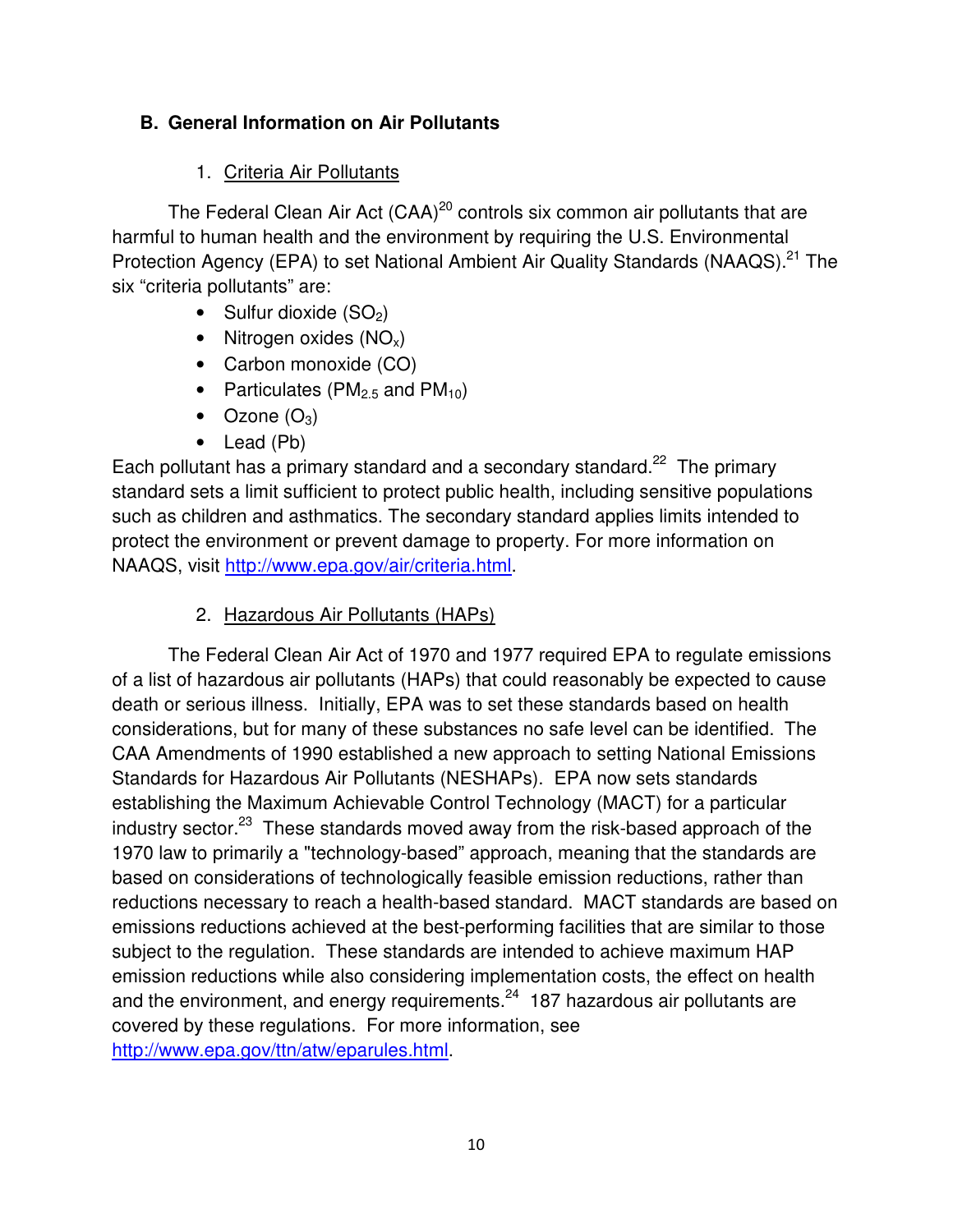#### 3. Monitoring

State and local air pollution control agencies are required to create and maintain an ambient air monitoring network for the criteria pollutants.<sup>25</sup> Individual monitor locations are determined based on federal monitor siting requirements. State and local air monitoring networks may also have additional monitors. Data from these monitors are used to determine whether the NAAQS are being met. For each criteria pollutant, areas that meet the standard are said to be in "attainment," while those that do not are said to be in "non-attainment." If in non-attainment, EPA requires state or local air pollution control agencies to create an "implementation plan" containing sufficient quantifiable, enforceable pollution reduction measures to bring the area into attainment.

- For more information on air monitor locations, visit the Pennsylvania Department of Environmental Protection at http://www.dep.state.pa.us/dep/deputate/airwaste/aq/aqm/principal.htm.
- Allegheny County has its own air program and additional monitoring locations. For more information, visit http://www.achd.net/air/index/html.

#### 4. Air Quality Index

The Air Quality Index (AQI) provides a daily measure of air quality for many areas of the country. The AQI is color-coded to correlate pollution concentrations to the likelihood and severity of suffering negative health effects when exposed to air pollution at these levels. For instance, green means the air quality is good, and red means the air is unhealthy for everyone. EPA calculates the AQI for five major air pollutants – ground-level ozone, particulate matter, carbon monoxide, sulfur dioxide, and nitrogen dioxide.

- You can follow the AQI levels of criteria air pollutants in your area and across the country in real-time at http://www.airnow.gov/.
- Similar information for southwestern Pennsylvania is available at http://www.dep.state.pa.us/dep/deputate/airwaste/ag/agm/psipitt.htm.

#### **C. Air Emissions from Natural Gas Operations<sup>26</sup>**

The process of natural gas drilling, extraction, and delivery may result in significant air pollution emissions. Below is a general discussion of air pollutants associated with natural gas extraction and the sources of those emissions in the oil and gas development process.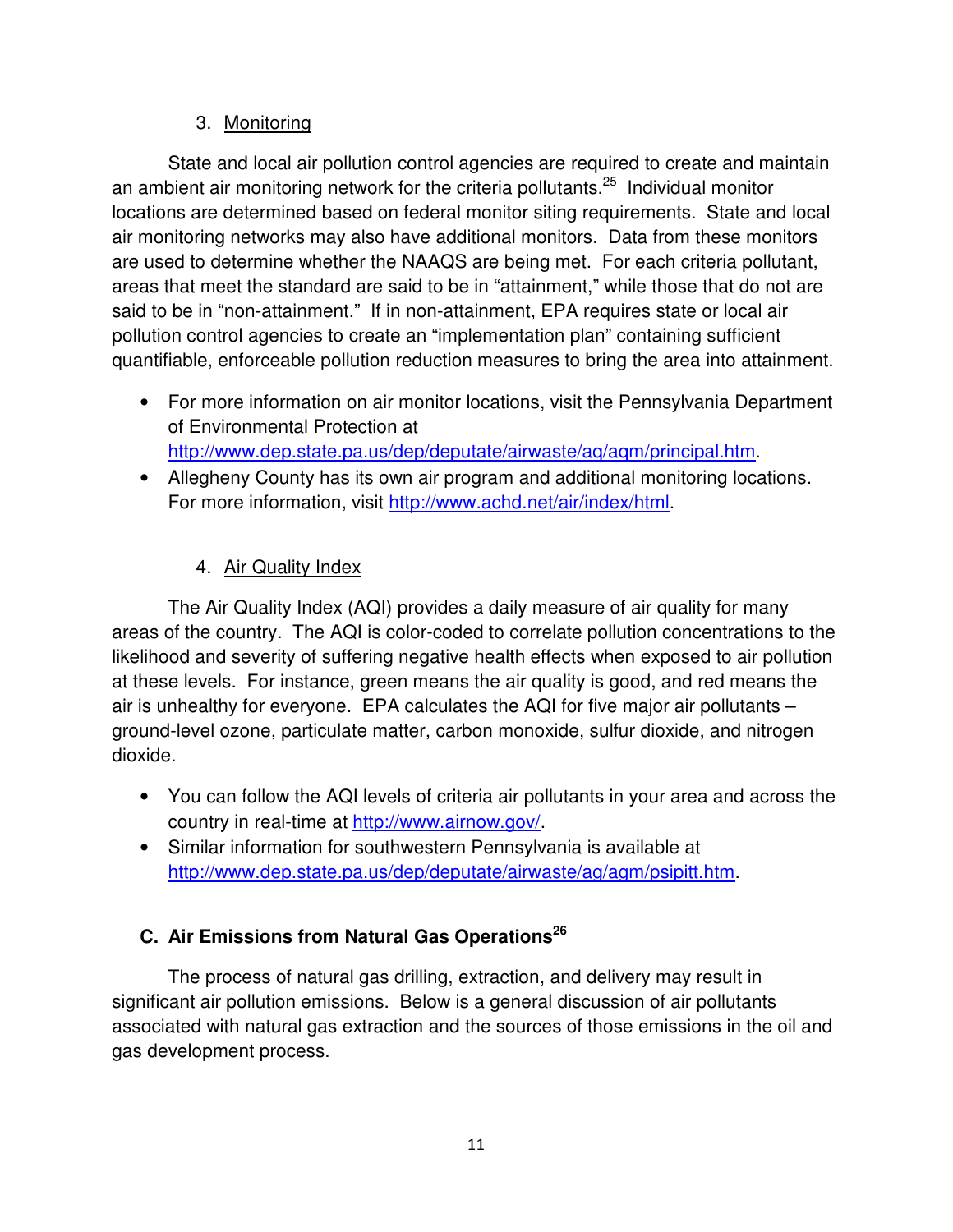#### 1. Methane  $(CH_4)$

Methane gas may escape to the atmosphere at many points during gas production, processing, storage, and distribution. Methane is the primary component of natural gas, making up 70%-90% of its volume, and is colorless and odorless. The gas may leak from wellheads, equipment, and pipelines, or be vented directly to the atmosphere. If gas leaks or is vented before it is processed, it will contain a number of other gases in addition to methane. Other hydrocarbons including ethane, propane, and butane can account for up to 20% of the raw natural gas. These gases are valuable and are usually separated from the methane and sold. Some other gases that may be present in small quantities include carbon dioxide, oxygen, nitrogen, hydrogen sulfide, and trace amounts of other rare gases.<sup>27</sup>

The primary concern related to methane emissions is that methane is a very potent greenhouse gas. Methane has a global warming potential at least 20 times more potent than carbon dioxide averaged over a 100-year period (carbon dioxide equivalent, or  $CO<sub>2</sub>e$ ), and even more potent over a shorter period. Additionally, methane can be explosive at a concentration of 5% to 15%. $^{28}$ 

#### 2. Nitrogen Oxides  $(NO<sub>X</sub>)$

The sum of nitric oxide (NO) and nitrogen dioxide (NO<sub>2</sub>) is typically called "nitrogen oxides," or "NO<sub>x</sub>." Nitrogen oxides are products of fossil fuel combustion. They are generally emitted during flaring operations, in vehicle exhaust, and when fuel is burned to power generators or compressors. EPA measures  $NO<sub>2</sub>$  to approximate concentrations for the entire category of nitrogen oxides.

Short-term  $NO<sub>2</sub>$  exposure, ranging from 30 minutes to 24 hours, can cause airway inflammation in healthy people and increased symptoms in asthmatics.  $NO<sub>X</sub>$ contributes to acid rain, particulate pollution, and ground level ozone formation. Ground level ozone  $(O_3)$  is a criteria pollutant that is formed when volatile organic compounds (VOCs) react with  $NO<sub>x</sub>$  in the presence of sunlight in a complex photochemical reaction. By emitting "ozone precursors" such as  $NO<sub>x</sub>$  and VOCs, natural gas production activities contribute to the formation of ozone in the atmosphere. Ozone may travel for considerable distances, causing unhealthy concentrations in rural as well as urban areas. Increased ozone levels are associated with respiratory symptoms such as wheezing, chest pain, coughing, and an increased risk of asthma attack. Repeated exposure may permanently damage lung tissue. Sensitive individuals should avoid exercising when outdoor ozone levels are high. Ozone can also interfere with some plants' ability to produce and store food, creating susceptibility to disease and leading to reduced forest growth and crop yields.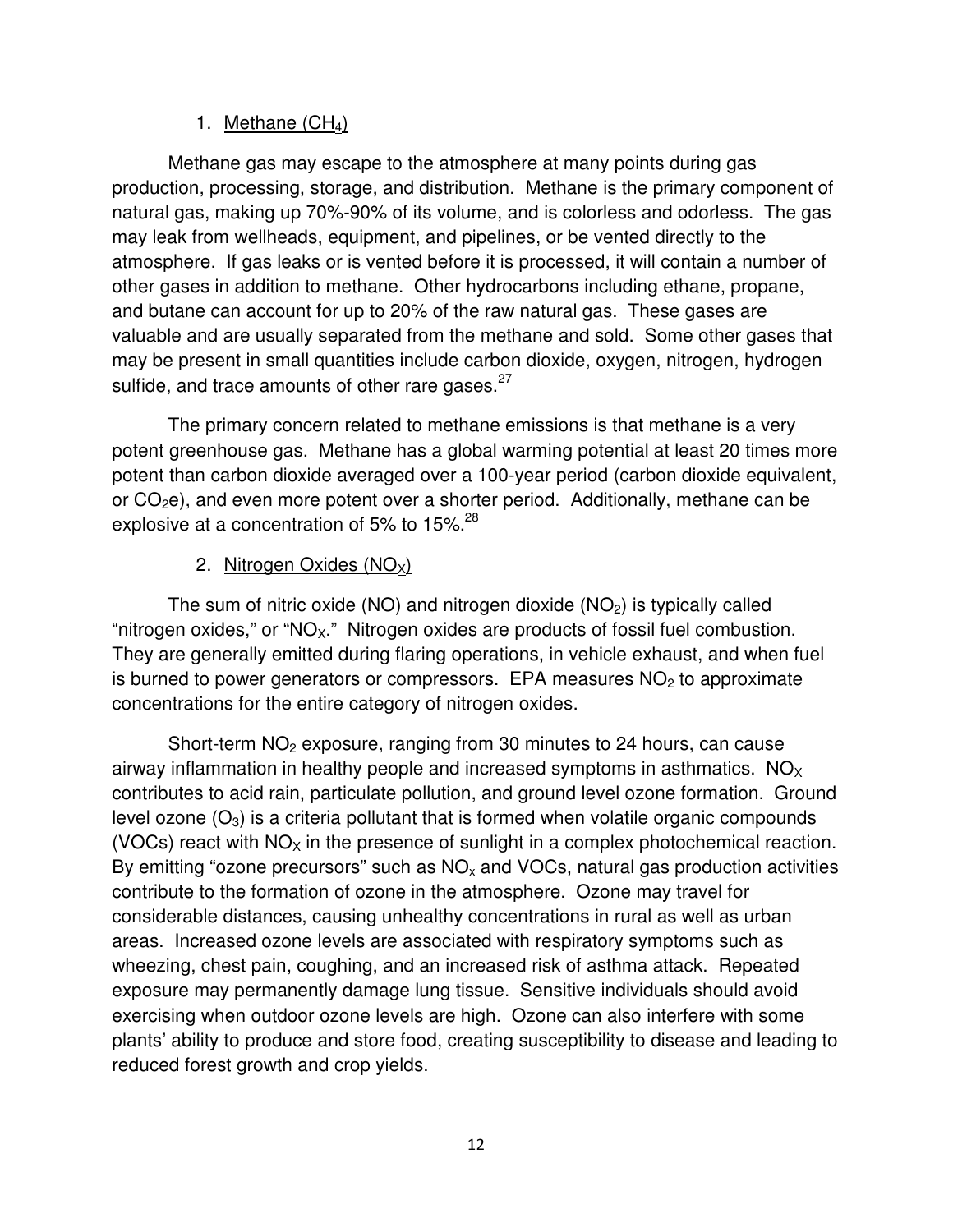#### 3. Particulate Matter  $(PM_{10}, PM_{2.5})$

Particulate matter from oil and gas sites typically is the result of diesel engine exhaust. At gas well sites, soil particles mixing in the air during well pad construction and road dust from truck traffic on access roads may be another significant source.

Particulate matter is composed of small solid or liquid airborne particles. The larger of these groups is referred to as  $PM_{10}$  (particles less than or equal to 10 micrometers in diameter). The smaller particles are referred to as  $PM<sub>2.5</sub>$  (particles less than or equal to 2.5 micrometers in diameter). The very small  $PM<sub>2.5</sub>$  particles are able to penetrate more deeply into the body and pose serious health problems. Diesel emissions, for example, are largely composed of PM<sub>2.5</sub> particles and even smaller "ultrafine" particles.

Health effects associated with inhalation of these particles include respiratory problems, aggravated asthma, chronic bronchitis, heart attacks, and premature death. Studies have shown that "each 10- $\mu$ g/m $^3$  elevation in fine particulate air pollution was associated with approximately a 4%, 6%, and 8% increased risk of all-cause, cardiopulmonary, and lung cancer mortality respectively."<sup>29</sup> Particulate matter also contributes to regional haze.

#### 4. Volatile Organic Compounds (VOCs)

Volatile organic compounds, or VOCs, may be emitted from a range of equipment at natural gas sites, including condensate tanks, dehydrators, venting and flaring of gas during stimulation, evaporation from containment pits, as engine exhaust, and as fugitive emissions.

The term "VOC" describes a broad category of chemicals. VOCs consist primarily of photochemically-reactive hydrocarbons with high vapor pressure and low-tomedium water solubility. VOCs pose health risks at very low concentrations. Benzene, for example, is a highly dangerous VOC that is a known carcinogen. Exposure may be by respiration, ingestion, or absorption through the skin.

VOCs are also ozone precursors, and contribute to the atmospheric formation of ozone. (See section C.2 above).

#### 5. Sulfur Dioxide  $(SO<sub>2</sub>)$

Sulfur dioxide emissions may result from flaring of natural gas and combustion of fossil fuels containing sulfur.  $SO<sub>2</sub>$  is a colorless, nonflammable gas at room temperature with a pungent odor. Short-term exposure is associated with respiratory problems such as wheezing, chest tightness, and shortness of breath.  $SO<sub>2</sub>$  contributes to formation of atmospheric particle pollution as well as acid rain.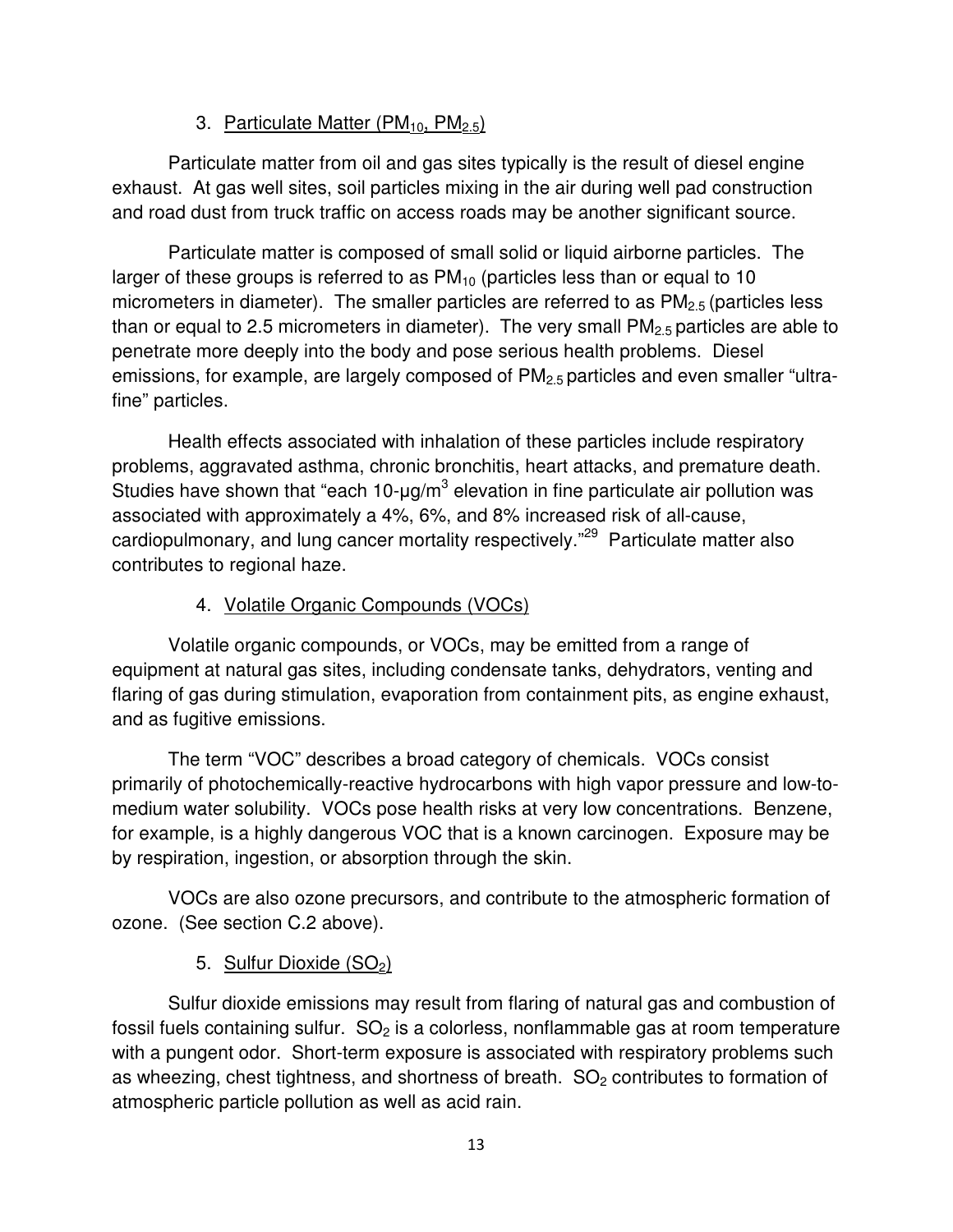#### 6. Carbon monoxide (CO)

Carbon monoxide is emitted from flares, compressors, vehicles, and other equipment at natural gas production sites. CO is a colorless, odorless, and tasteless flammable gas. It is produced by incomplete combustion of carbon-based fuels.

CO reduces the body's ability to carry oxygen. Headache and dizziness are symptoms of lower levels of exposure. Symptoms of carbon monoxide poisoning include headache, nausea, vomiting, dizziness, fatigue, and a feeling of weakness. At very high levels, death can occur in minutes. Outdoors, CO contributes to the formation of ozone. It is also a criteria pollutant that is regulated under the Clean Air Act.

#### 7. Hydrogen Sulfide  $(H_2S)$

Hydrogen sulfide may be released during venting, incomplete combustion of flared gas, or as fugitive emissions from equipment. Hydrogen sulfide gas occurs in some natural gas formations; fortunately, hydrogen sulfide generally has not been associated with gas in the Marcellus Shale formation. It is a colorless, highly flammable, and explosive gas. Oil or natural gas is referred to as "sour" if it contains high concentrations of hydrogen sulfide. Hydrogen sulfide is slightly heavier than air and can collect in enclosed or low-lying areas.

Hydrogen sulfide has a rotten egg odor at low concentrations. The ability to perceive this odor varies widely among individuals. Olfactory fatigue with loss of ability to smell  $H_2S$  can set in at chronic low level exposure and very quickly at higher levels. Inability to detect the  $H_2S$  odor can make this compound particularly dangerous. Inflammation and irritation of the eyes, cough, headache, and neurologic symptoms can occur at chronic low airborne concentration.<sup>30</sup>  $H_2S$  can be rapidly lethal if inhaled at very high concentrations.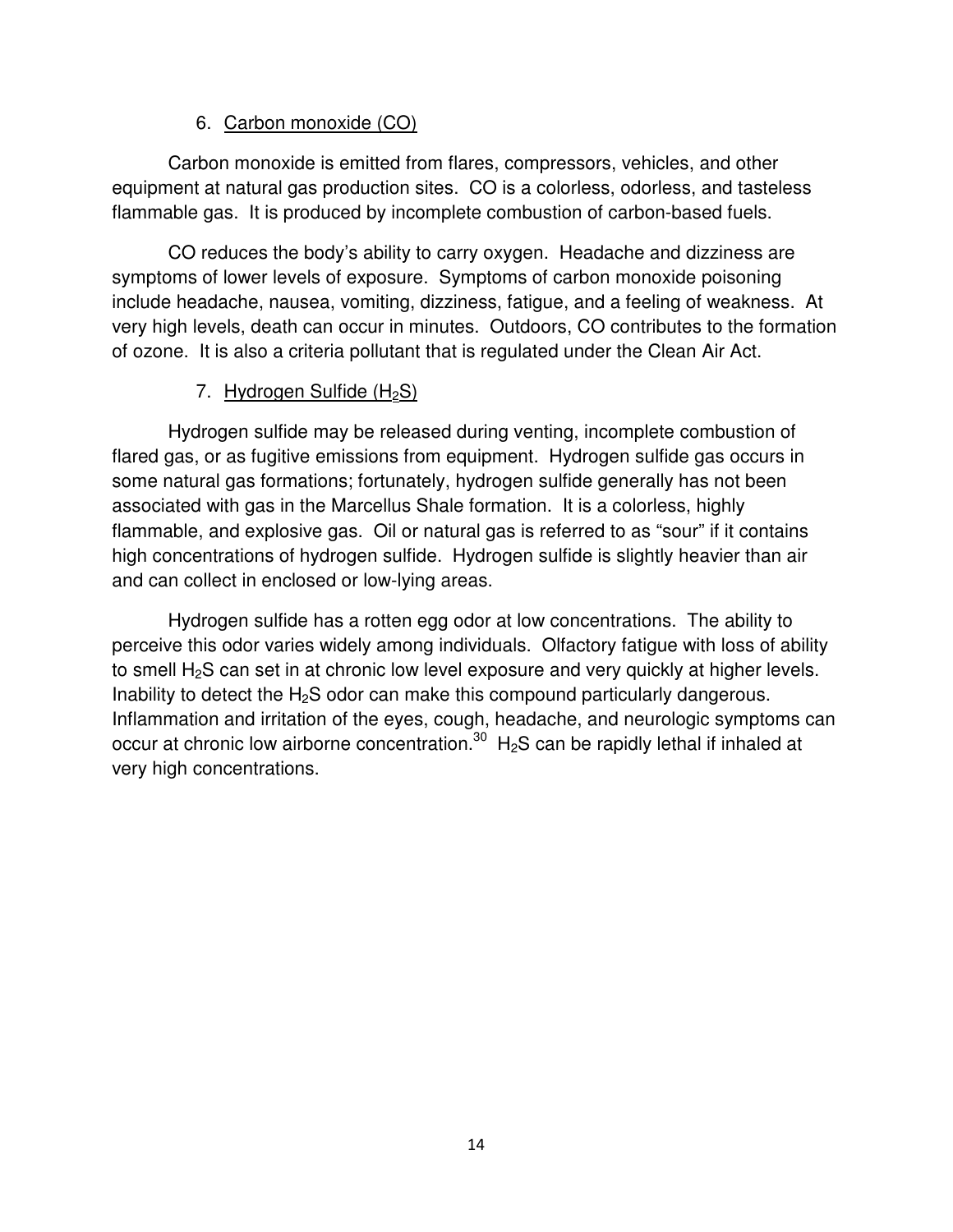## **Chapter 3**  Air Quality Regulations in Pennsylvania

Air pollution sources throughout most of Pennsylvania are regulated by the Pennsylvania Department of Environmental Protection (DEP) Bureau of Air Quality.<sup>31</sup> Generally, air pollution sources must obtain an air permit from the Bureau of Air Quality prior to constructing or installing an air pollution source, but not in all cases. This section will address air permitting concerns unique to natural gas extraction operations.

#### **A. Determining if a Permit is Necessary**

DEP does not require a permit for sources that the Department determines are "of minor significance."<sup>32</sup> This makes permitting natural gas extraction operations difficult because they often include many small sources at different sites. DEP might conclude that each individual piece of equipment is of minor significance even though the combined emissions from the sources can create substantial air quality problems.

The following points address DEP's requirements for a "source of minor significance" and will aid in determining if a well operator violated the law by failing to obtain a required air permit.

1. DEP must include all appropriate related pollution-emitting activities and equipment in its permitting analysis.

One simple rule is that the more activities and equipment that are considered part of a single source, the more likely the source will be considered significant enough to be required to apply for an air permit. Combining multiple pollutant-emitting activities for consideration as a single source for air permitting purposes is referred to as "aggregation." Aggregation is particularly important in the context of natural gas development because these projects are often made up of many small sources. Therefore, it is vital to ensure that DEP included and accounted for all related air pollution-emitting activities and equipment in its permitting analysis.

EPA has recently clarified the approach that permitting authorities like DEP should take when determining what pollutant emitting activities should be aggregated. Aggregation determinations must be made on a case-by-case basis considering the following factors: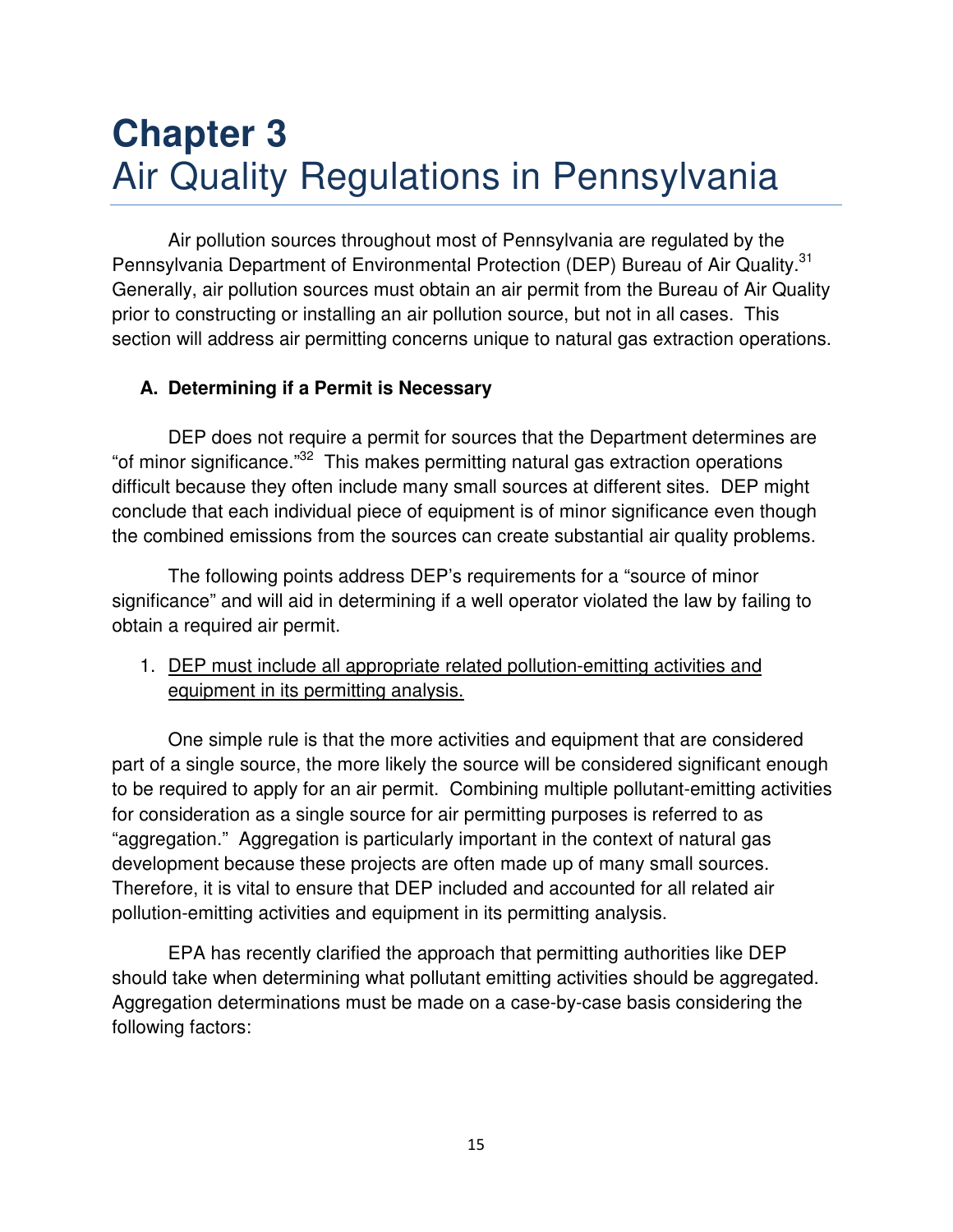| Three factor          | (1) Are the activities under the control of the same |
|-----------------------|------------------------------------------------------|
| test for              | person (or persons under common control)?            |
| source<br>aggregation |                                                      |

(2) Are the activities located on one or more contiguous or adjacent properties?

(3) Do the activities belong to the same industrial grouping?

If all three factors are satisfied, then the sources should be aggregated and permitted as a single source.<sup>33</sup> If DEP failed to consider these factors, citizens can take action by providing DEP with information demonstrating the proximity, common ownership, or operational interdependency of the natural gas projects at issue. Examples of relevant information include:

- Evidence that a natural gas operator has an economic stake in another nearby natural gas operation;
- Gas or condensate extracted at a wellhead is transported for additional processing to another nearby site;
- Multiple well sites are connected to a single compressor station.

In October 2012, DEP issued a final version of its guidance document titled "Guidance for Performing Single Stationary Source Determinations for Oil and Gas Industries," which describes how the Department decides whether these sources should be aggregated.<sup>34</sup> The guidance creates a presumption that if two sources within  $\frac{1}{4}$  mile of each other satisfy the aggregation factors, they should be aggregated. If they are not within 1/4 mile, DEP must consider on a case-by-case basis whether the sources are "contiguous or adjacent." There are a number of questions about the validity of this policy and whether it complies with federal law. However, for commenting purposes, citizens should point out that DEP must still consider whether aggregation is necessary even if sources are not within  $\frac{1}{4}$  mile, as required by federal law. Failing to do so may result in inaccurate permitting decisions and may constitute a failure to fully regulate emissions.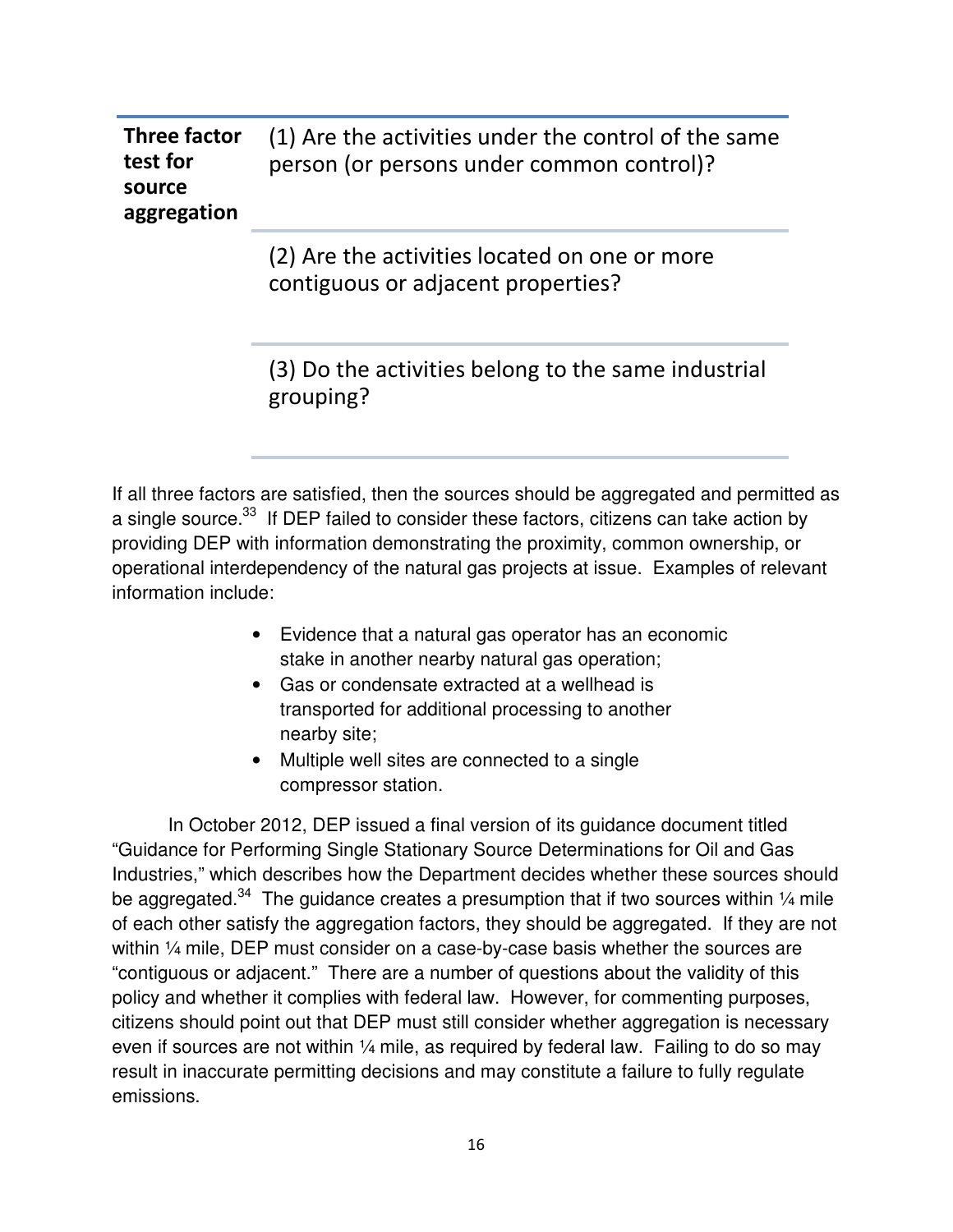#### 2. DEP maintains an Air Permit Exemption List of sources that are presumed to be exempt sources of minor significance.

DEP maintains a list of classes of sources that are generally considered of minor significance that are exempt from air permit requirements. Many of these classes include very specific criteria a source must meet in order to be entitled to an exemption.

Exempt sources are still required to meet a number of air pollution control requirements. For example, exempt sources:

- Shall not emit offensive odors perceptible beyond the boundary of the property where the source is located;<sup>35</sup>
- Shall not create a public nuisance; $36$
- Shall not create air pollution that threatens "public health, safety or welfare or which is or may be injurious to human, plant or animal life or to property or which unreasonably interferes with the comfortable enjoyment of life or property;"37
- Must be maintained and operated "in a manner consistent with good operating and maintenance practices; and in accordance with practices based on the manufacturer's specifications to the extent such practices have a material impact on the source's emissions;<sup>38</sup>
- Must meet particulate matter, sulfur dioxide, and opacity emission limits for any stationary fuel burning equipment;<sup>39</sup>
- Must maintain adequate records to demonstrate no permitting thresholds are exceeded:<sup>40</sup>
- Must ensure storage tank pressure relief valves are in good working order and do not open at an unnecessarily low pressure:<sup>41</sup> and
- **Must comply with any applicable air emissions regulations under the federal** Clean Air Act's New Source Performance Standards (NSPS) and National Emissions Standards for Hazardous Air Pollutants (NESHAP).<sup>42</sup>

Note that DEP proposed revisions to the permit exemption list in early 2010, but these revisions have not been finalized.<sup>43</sup>

3. Operations exempted by DEP might be subject to Federal Clean Air Act requirements such as the NNSR or PSD programs, or may be required to obtain a Title V operating permit.

Even if the natural gas extraction operation falls within the list of exempted sources, the permit exemption will not apply if the natural gas project is subject to the federal Clean Air Act's Nonattainment New Source Review (NNSR), Prevention of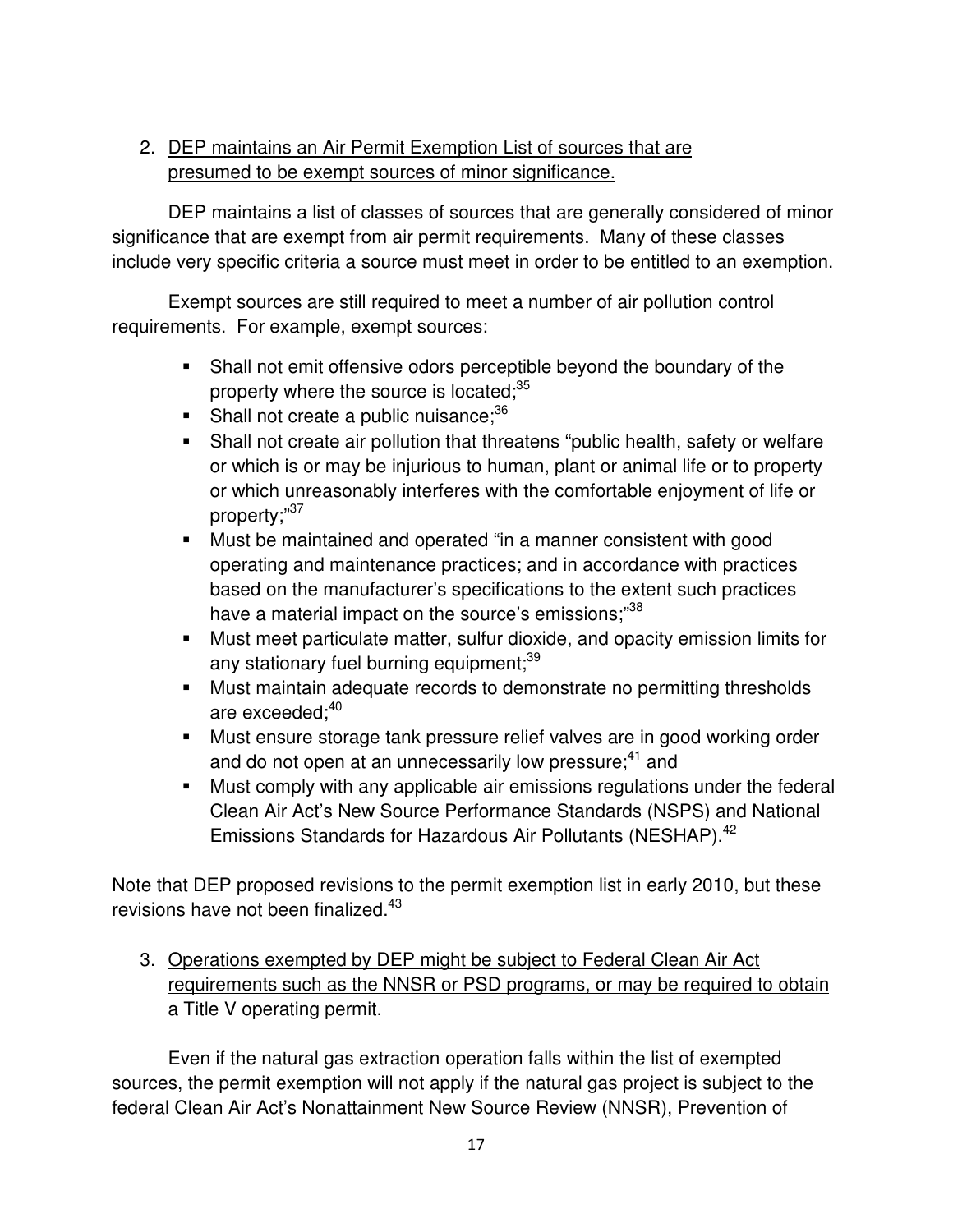Significant Deterioration (PSD), or Title V permit programs.<sup>44</sup> NNSR, PSD, and Title V applicability is determined based on how much pollution a source is capable of emitting (i.e. "potential to emit"). Permit applications are a good source of data on potential emissions. Of course, a natural gas project claiming to be exempt from air permitting requirements is unlikely to submit a permit application; in this case the potential emissions calculations from a permit application for similar equipment at a larger, nonexempt natural gas project can be used to estimate the potential emissions for the source of interest.

#### a. Prevention of Significant Deterioration Applicability

The PSD permit program applies in areas of the country that are designated as being either in attainment of ambient air quality standards or unclassifiable. Most natural gas sources will be subject to PSD requirements if they have the potential to produce at least 250 tons per year (TPY) of any single pollutant. For sulfur recovery plants, the threshold is 100 TPY. The pollutants most likely to exceed this threshold for natural gas projects are  $NO<sub>x</sub>$  and VOCs.

#### b. Nonattainment New Source Review Applicability

The NNSR program applies in areas that are in nonattainment for ambient air quality standards. A natural gas source is likely to be subject to NNSR requirement if it:

- has the potential to emit at least 50 TPY of VOCs;
- has the potential to emit at least 100 TPY of  $NO<sub>x</sub>$ ; or
- is located in Bucks, Chester, Delaware, Montgomery or Philadelphia Counties and has the potential to emit at least 25 TPY of VOCs or  $NO<sub>x</sub>$ .

#### c. Title V Permit Applicability:

A source must obtain a Title V operating permit if it has the potential to emit:

- 100 TPY or more of any single air pollutant;
- 50 TPY or more of VOCs;
- 25 TPY or more of VOCs or  $NO<sub>x</sub>$  and is located in Bucks, Chester, Delaware, or Montgomery counties;
- 10 TPY or more of a single hazardous air pollutant  $(HAP)$ ;<sup>45</sup> or
- 25 TPY or more of any combination of HAPs.

Citizens can take action by informing DEP of any operations that might be exceeding any of these limits.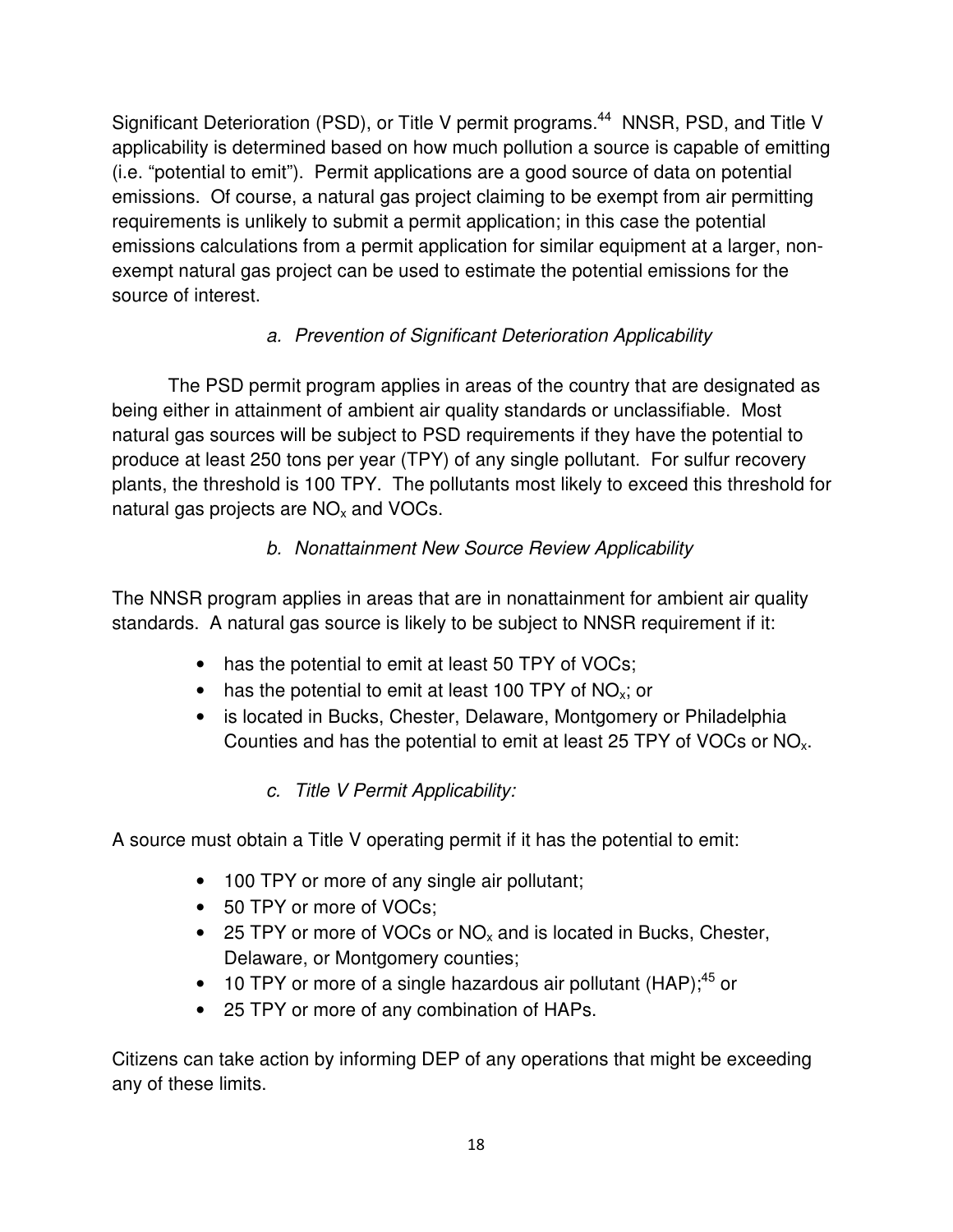#### **B. Types of Permits**

Drilling operations not exempt from DEP's air permit requirements must obtain either a general permit or a plan approval prior to beginning construction or installation, followed by an operating permit when the source commences normal operations. These permitting activities are announced to the public in the Pennsylvania Bulletin.<sup>46</sup> These announcements are also sometimes published in the legal notice section of local newspapers.

#### 1. General Permits

These permits are standardized documents intended to streamline the permitting process for sources that are similar in nature. DEP has identified 18 types of air pollution sources that are eligible for general permits. Natural gas projects seeking a general permit are most likely to apply for GP-5 – Natural Gas Production Facilities,  $47$  or  $GP-9$  – Diesel or No.2 Fuel-Fired Internal Combustion Engines.<sup>48</sup> Note that DEP released a draft revised GP-5 in February of 2012, but this version has not yet been finalized.<sup>49</sup>

Other important information about general permits:

- Sources subject to PSD or NNSR requirements cannot apply for general permits;
- General permits serve as both installation and operating permits;
- General permits must be renewed every 5 years;
- DEP does not provide a public comment period prior to issuing a general permit. Public notice is provided only after DEP has reached a decision to issue or deny a permit. Individuals who disagree with a general permit decision may appeal to the Pennsylvania Environmental Hearing Board.

#### 2. Plan Approvals / Installation Permits

Natural gas projects that are not eligible for a general permit must obtain an installation permit (a/k/a "Plan Approval") prior to commencing construction of a proposed source.

The operator of a proposed air pollution source must submit an application to DEP to obtain a plan approval. The application is a public record. Citizens can obtain valuable information from reviewing a plan approval application. These applications must demonstrate that: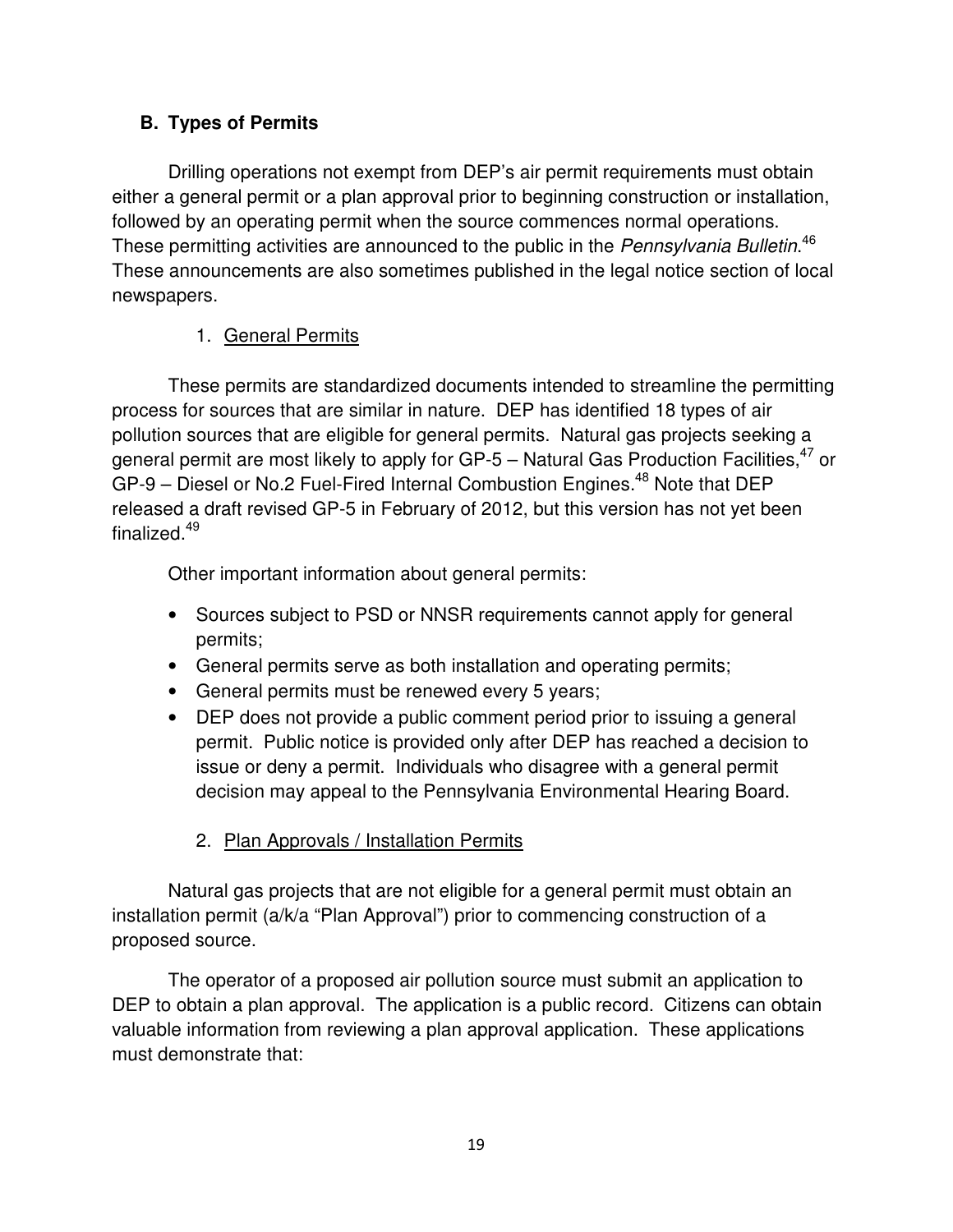- The source will have the ability to monitor, record, and report its air emissions;
- The source will comply with all applicable air pollution regulations;
- The source's pollution emissions will be sufficiently low to satisfy DEP's "best available technology" (BAT) standard;
- The applicant has notified the county and municipality where the source would be located of their intention to construct the source; and
- The applicant must submit a compliance review form documenting any violations of air pollution regulations that have occurred at any of the applicant's Pennsylvania facilities in the past 5 years. If any of the applicant's facilities are currently in violation, the existing violation must be resolved before DEP will issue a plan approval.

If the proposed source exceeds the PSD threshold discussed above, it must also satisfy the PSD requirements. Before constructing or modifying such a source, the applicant must demonstrate that the source will not cause the area to exceed air quality standards and that air emissions will be minimized and controlled sufficiently to meet the "best available control technology" (BACT) standard. This standard is generally stricter than the state-only best available technology (BAT) standard.<sup>50</sup>

If the proposed source exceeds the NNSR threshold discussed above, it must also satisfy the NNSR requirements. Before constructing or modifying such a source, the applicant must secure pollution reductions from existing sources in the area sufficient to offset the air emissions the new or modified source will produce. Further, the applicant must demonstrate that air emissions will be minimized and controlled sufficiently to meet the "lowest achievable emission rate" (LAER) standard. The LAER standard is even stricter than the BACT standard.<sup>51</sup>

After reviewing the application, DEP will create a draft permit. This permit should list or reference all air pollution limitations and standards contained in state or federal law that are applicable to the equipment, as well as any other permit "terms and conditions the Department deems necessary to assure the proper operation of the source."<sup>52</sup> When the draft permit is complete, DEP will publish a public notice in the Pennsylvania Bulletin and the applicant must publish the notice in the legal notices section of a local newspaper. Once the notice is published, the public has 30 days to review the permit and submit written comments to DEP. The public notice will also include instructions for citizens to request a public hearing where oral testimony can be provided. For more information on commenting and requesting a public meeting, see Chapter 4. Individuals who disagree with DEP's ultimate permit decision can file an appeal to the Pennsylvania Environmental Hearing Board (EHB). For more information on the appeals process, see the "What Happens Next" section in Chapter 4.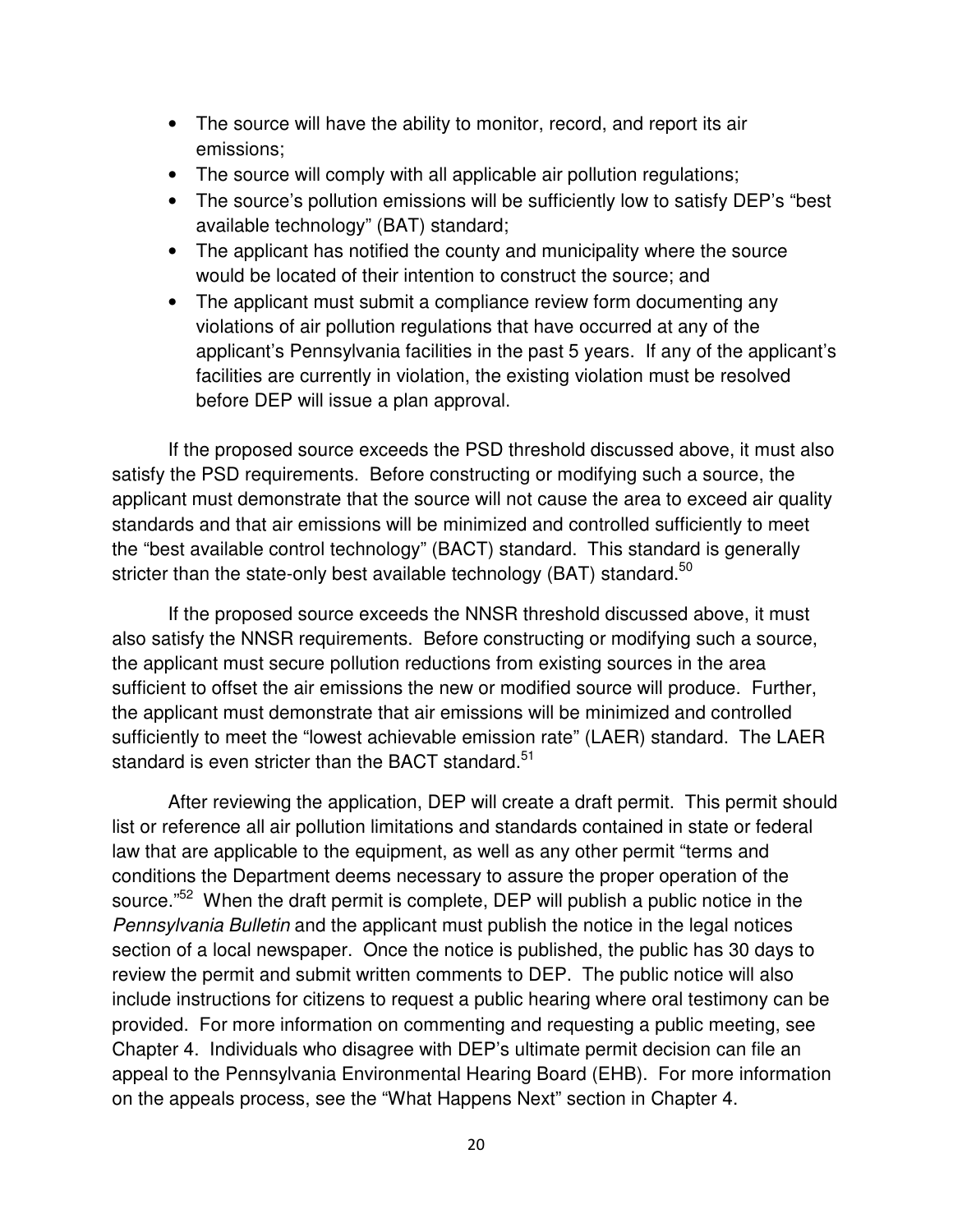If construction or installation of the project described in the permit does not commence within 18 months of DEP issuing a plan approval, or if there is an 18 month lapse in construction, the source must request and justify a permit extension or submit a new plan approval.<sup>53</sup>

#### 3. Operating Permits

Once a facility has commenced normal operations, it will be required to obtain an operating permit if it was required to obtain a plan approval, or if its emissions exceed the Title V or state-only operating permit threshold mentioned above. If a source must obtain a Title V permit, it does not have to obtain a state-only operating permit as well.

#### a. State-only operating permits

DEP requires sources whose actual emissions meet or exceed any of the pollutant emissions thresholds listed below to obtain state-only operating permits prior to commencing normal operations:

- 20 TPY of CO:
- $\bullet$  10 TPY of NO<sub>x</sub>;
- 8 TPY of sulfur oxides  $(SO_x)$  or VOCs;
- $\bullet$  3 TPY of PM<sub>10:</sub>
- 2.5 TPY of any combination of HAPs; or
- 1 TPY of any single HAP.

Other important information about operating permits:

- State-only operating permits must be renewed every five years.
- When DEP creates a draft operating permit, it will publish a public notice in the Pennsylvania Bulletin and the applicant must publish the notice in the legal notices section of a local newspaper. Once the notice is published, the public has 30 days to review the draft permit and submit written comments to DEP. The public notice will also include instructions for citizens to request a public hearing where oral testimony can be provided. Individuals who disagree with DEP's ultimate permit decision can file an appeal to the Pennsylvania Environmental Hearing Board. For more information on the appeals process, see the "What Happens Next" section in Chapter 4.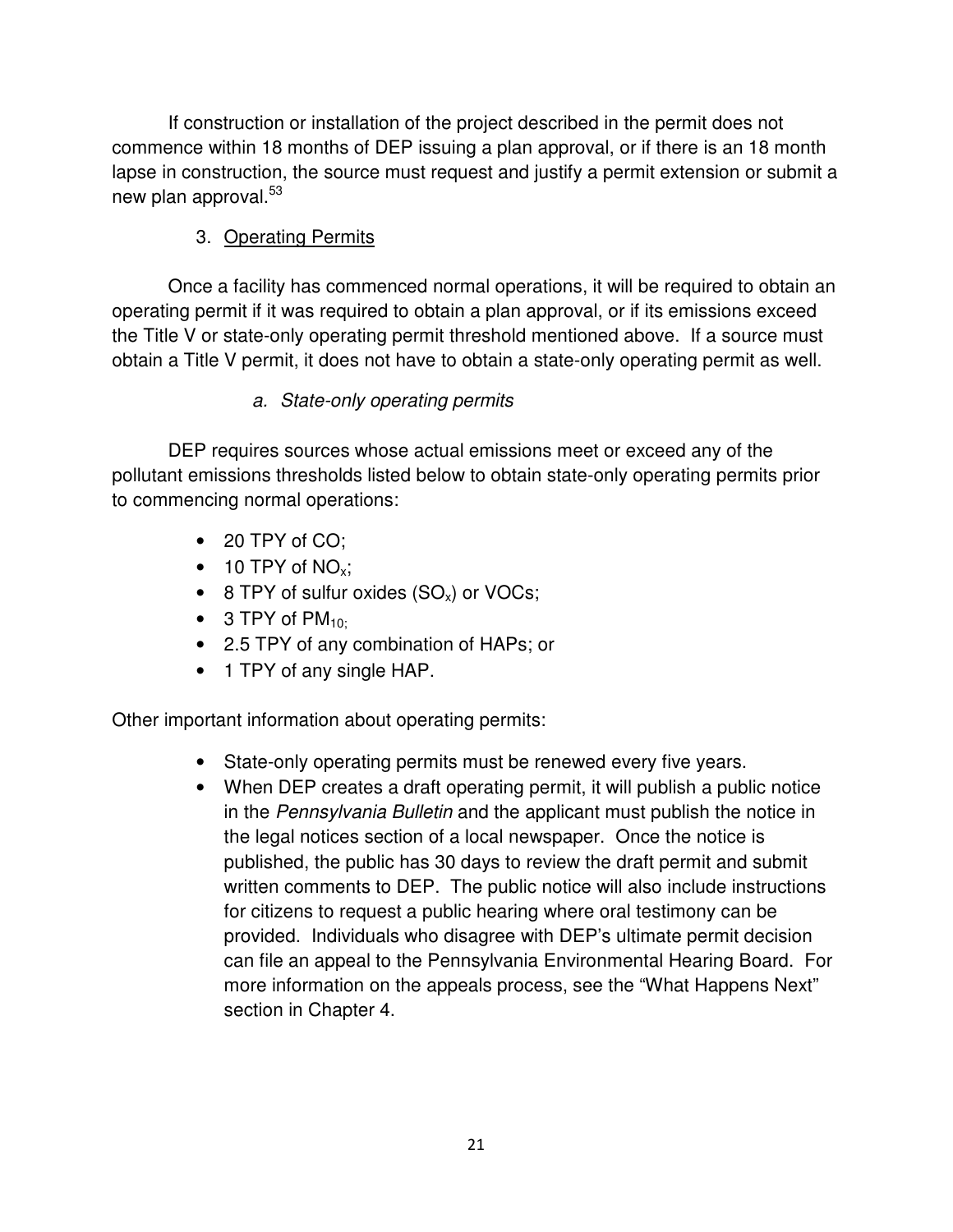#### b. Title V Operating Permits

Title V operating permits are required by the Federal Clean Air Act. Title V requirements apply to large sources of emissions that have commenced normal operations. A source must obtain a Title V permit if it has the potential to emit:

- 100 TPY or more of any single air pollutant;
- 50 TPY or more of VOCs;
- 25 TPY or more of VOCs or  $NO<sub>X</sub>$  and is located in Bucks, Chester, Delaware, or Montgomery counties;
- 25 TPY or more of any combination of HAPs; or
- 10 TPY or more of a single  $HAP.^{54}$

Title V permits combine all air pollution control requirements applicable to a pollution emitting facility into a single, comprehensive document. Further, the Title V program establishes monitoring and reporting procedures a source must meet in order to demonstrate compliance with the Title V permit requirements.<sup>55</sup>

When DEP creates a draft Title V operating permit, the Department will publish a public notice in the Pennsylvania Bulletin and the applicant must publish the notice in the legal notices section of a local newspaper. Once the notice is published, the public will have 30 days to review the draft permit and submit written comments to DEP. The public notice will also include instructions for citizens to request a public hearing where oral testimony can be provided.

Title V permits also must be approved by EPA. From the time DEP submits a proposed permit to EPA, EPA has 45 days to review it. If EPA rejects the permit, DEP must either deny the permit or revise the permit and resubmit it to EPA. If EPA does not reject the permit within the 45-day period, the permit becomes final. Citizens who submit comments on the permit have 60 days from the time EPA's 45 day review period ends to petition EPA to reconsider and reject the permit. If EPA refuses to reject the permit despite a citizen petition, citizens who submitted comments can challenge EPA's decision in federal court or appeal DEP's decision before the Pennsylvania Environmental Hearing Board. For more information on the appeals process, see the "What Happens Next" section in Chapter 4.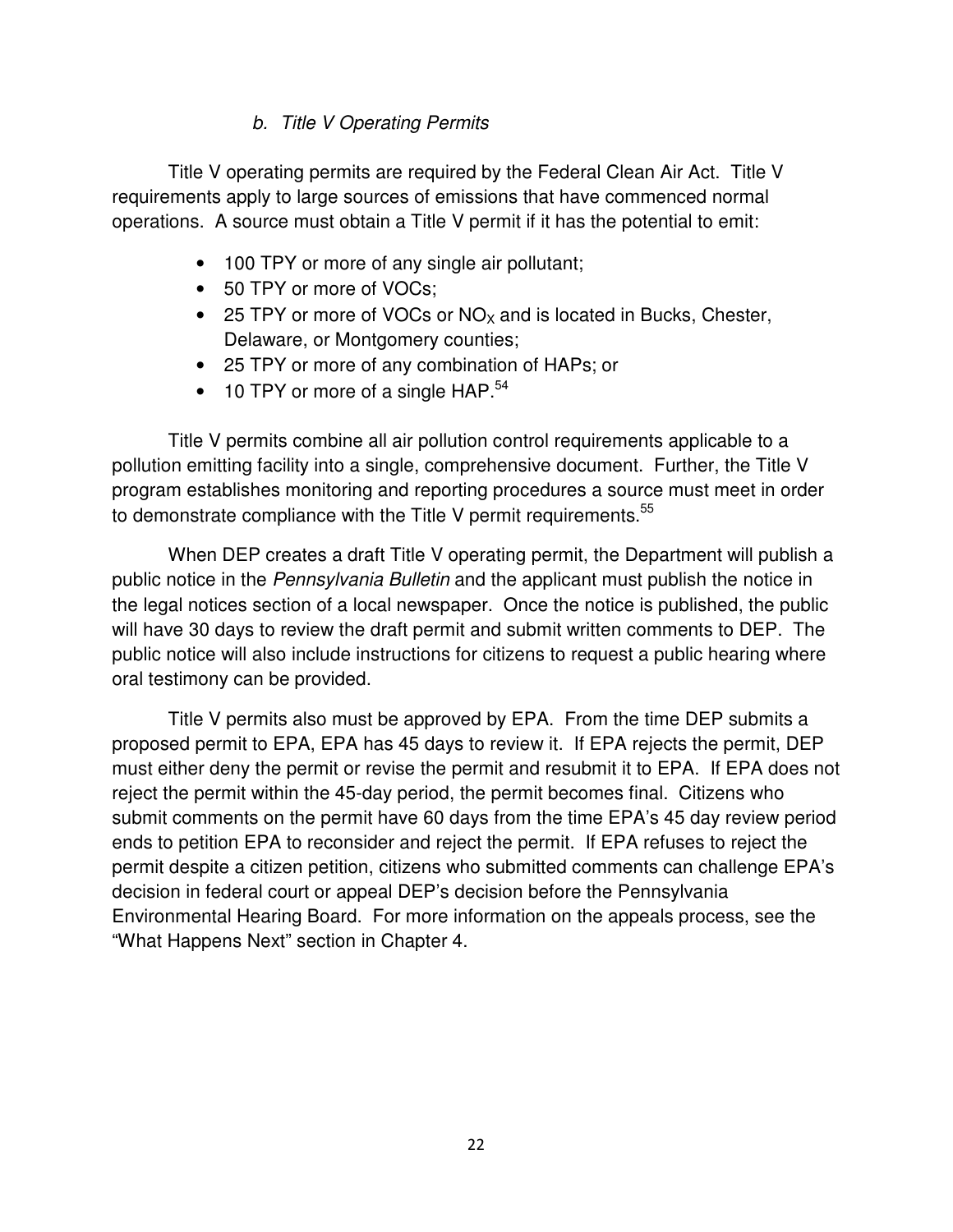## **Chapter 4**  Commenting and Public Participation

Government agencies are often required to use "notice-and-comment" procedures when taking particular actions, such as creating new regulations or approving a permit. This means that the agency provides notice to the public that it is proposing to take an action by publishing information about the proposal. This is followed by a public comment period, usually lasting 30 days, during which interested members of the public may submit written comments expressing any concerns about or suggested improvements to the proposed action. At the close of the comment period, the agency must then consider and respond to the comments it received, and may incorporate them into a final draft of the proposed action. This chapter will give you the information you need to effectively participate in this process.

#### **A. The Pennsylvania Bulletin**

The Pennsylvania Bulletin is a weekly publication that includes notices of agency actions, such as permitting decisions or changes in agency regulations. Current and previous issues of the Bulletin can be accessed online at www.pabulletin.com. The Bulletin is organized by agency; permits related to Marcellus Shale development and air quality will be found in the Department of Environmental Protection's section. The Bulletin is published weekly on Saturdays. Notices may also be published in the legal notices section of a local newspaper.

The notice will give details concerning the facility including its location, equipment to be installed at the facility, expected emissions, and how to submit comments on the proposed permit. The public generally has 30 days from the date of publication to submit comments. The notice will explain what information must be included in the comments, and will provide contact information for a DEP staff member to whom you should submit the comments or that you can contact if you have any questions.

The Pennsylvania Bulletin website can sometimes be challenging to navigate for those who are unfamiliar with its layout. Follow these steps to view permits and other actions that are up for public comment.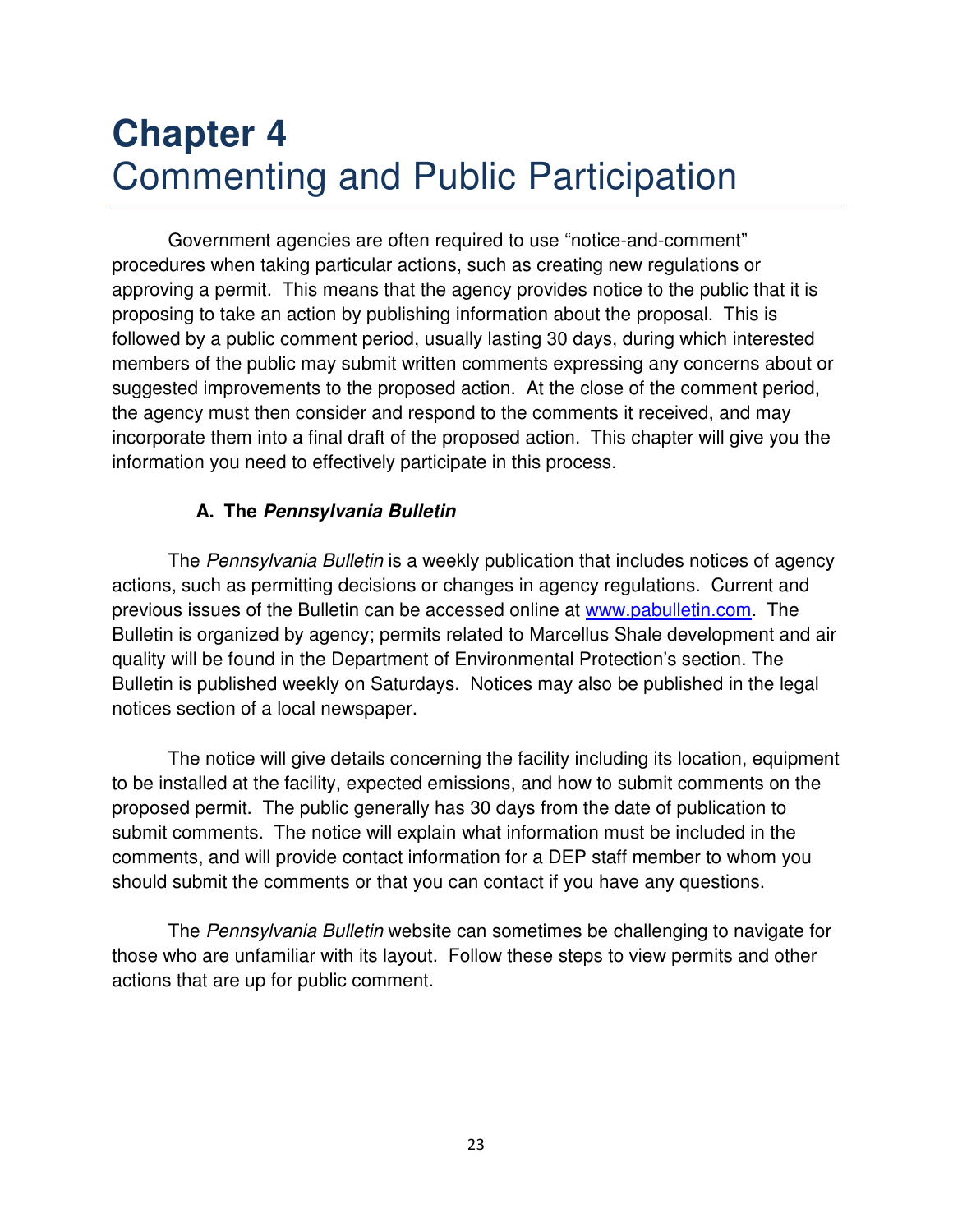#### **Step 1: Access the Bulletin homepage at www.pabulletin.com.**

- $\circ$  From here you can use the links on the left side of the page to:
	- View the "Current Issue" of the Bulletin; or
	- Use the "Search" link to see past Bulletins. Past Bulletins are sorted by year, or can be searched by text.

#### **Step 2: Click on "Current Issue" on the left side of the page.**

- $\circ$  This link takes you to a table of contents page for the current week's Bulletin. The volume number and date will be listed at the top of the page.
- **Step 3: Scroll down the page to the "Executive Agencies" heading.**

**Step 4: Under "Executive Agencies," scroll down to the sub-heading for the "Department of Environmental Protection."** 

#### **Step 5: Click on the link for "Applications, actions and special notices" under the DEP subheading.**

- $\circ$  This is where you will find permitting notices.
- $\circ$  There may be other links under the DEP heading for other actions, including proposed regulatory changes; you may wish to explore these as well.

#### **Step 6: Use the navigation bar located and the top and bottom of the page to view all sections of the Bulletin.**

- o Click "Next" or "Previous" to view pages within the edition of the Bulletin.
- o Click "Bulletin TOC" to view the full Table of Contents for the edition of the Bulletin that you are viewing.
- o Click "Next Bulletin" if you are viewing an old edition of the Bulletin and want to move on to the next week's edition.
- o Click "Search" to browse old Bulletin's by date, or to search the Bulletin's text.
- o Click "Home" to return to the Bulletin's home page.

#### **Step 7: Click through the Bulletin to view the two sections with the "Air Quality" heading.**

- o Notices listed under "Air Quality" are grouped by region.
- o Be sure to look through the entire Bulletin and view both sections related to Air Quality.
- $\circ$  You will also see many types of notices for a broad range of environmental issues. For example, you will likely see headings for actions being taken under the Clean Streams Law, Safe Drinking Water, Land Recycling and Environmental Remediation, and many others.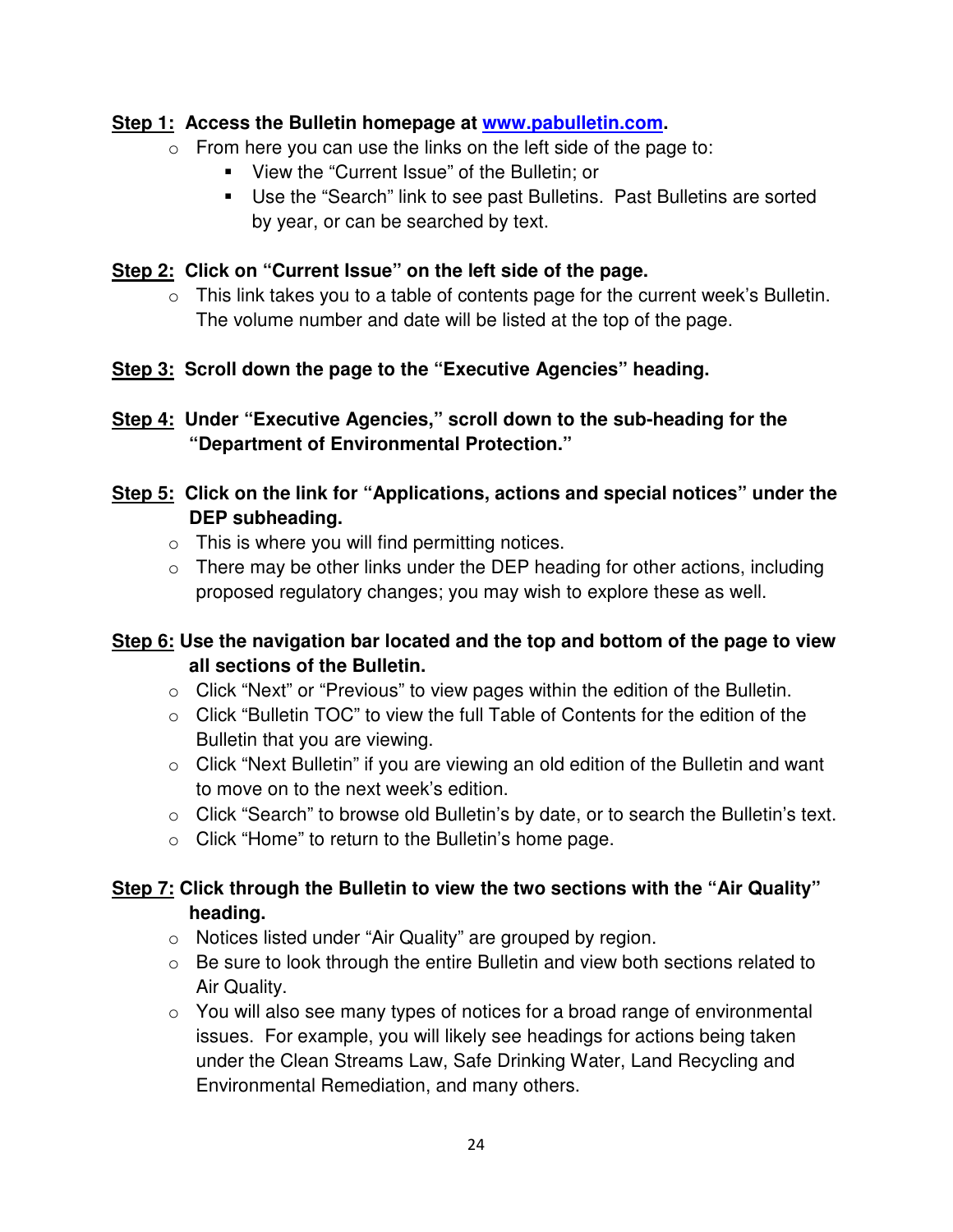#### **B. File Reviews**

#### 1. Types of File Reviews

DEP makes many types of records available for public review upon request. File reviews can be formal or informal. Informal file reviews are usually the quickest and easiest way to obtain documents. This involves contacting the regional DEP office that is processing the permit and specifying the files you wish to review. DEP will then schedule an appointment at which the documents will be available for you to review or copy. A copier is available in the file review room, and you will be charged per page copied. If you have a laptop and portable scanner, you can also bring these to your file review and scan the documents free of charge. The Bulletin notice will tell you which regional DEP office you will need to contact in order to schedule a file review for a particular permit. A list of all of DEP's regional offices can be found on the DEP website (click on the "About DEP" link, and then the "Office Locations" link).<sup>56</sup>

If you are unable to obtain the records by requesting an informal file review, you can formally request the documents by submitting a request under the Pennsylvania Right-to-Know Law.<sup>57</sup> The Right-to-Know Law generally provides for open access to public records; all records are presumed to be public and must be made accessible to the public unless specifically exempted from disclosure.<sup>58</sup> Only records can be requested under the law; you cannot submit a request simply asking questions of the agency. Keep in mind that if your request is granted, you will be required to pay the cost of postage and copying, which may be up to 25 cents per page. This method of requesting documents should be a last resort; the process can be quite time consuming and often frustrating, so you should try to obtain the documents informally if at all possible.

For more information, visit the Pennsylvania Office of Open Records at http://openrecords.state.pa.us. Also see OOR's Citizen Guide to the Right-to-Know Law, found at https://www.dced.state.pa.us/public/oor/CitizensGuideFull082011.pdf.

You can also access some information on DEP's website. DEP maintains the eFacts and eNotice databases. eFacts provides a searchable database and map of permitted facilities, their locations, and other details associated with permitting and compliance. eFacts can be accessed at http://www.dep.state.pa.us/dep/efacts/. eNotice allows users to sign up for email notice of permitting actions, and can be accessed at http://www.ahs2.dep.state.pa.us/eNOTICEWeb/.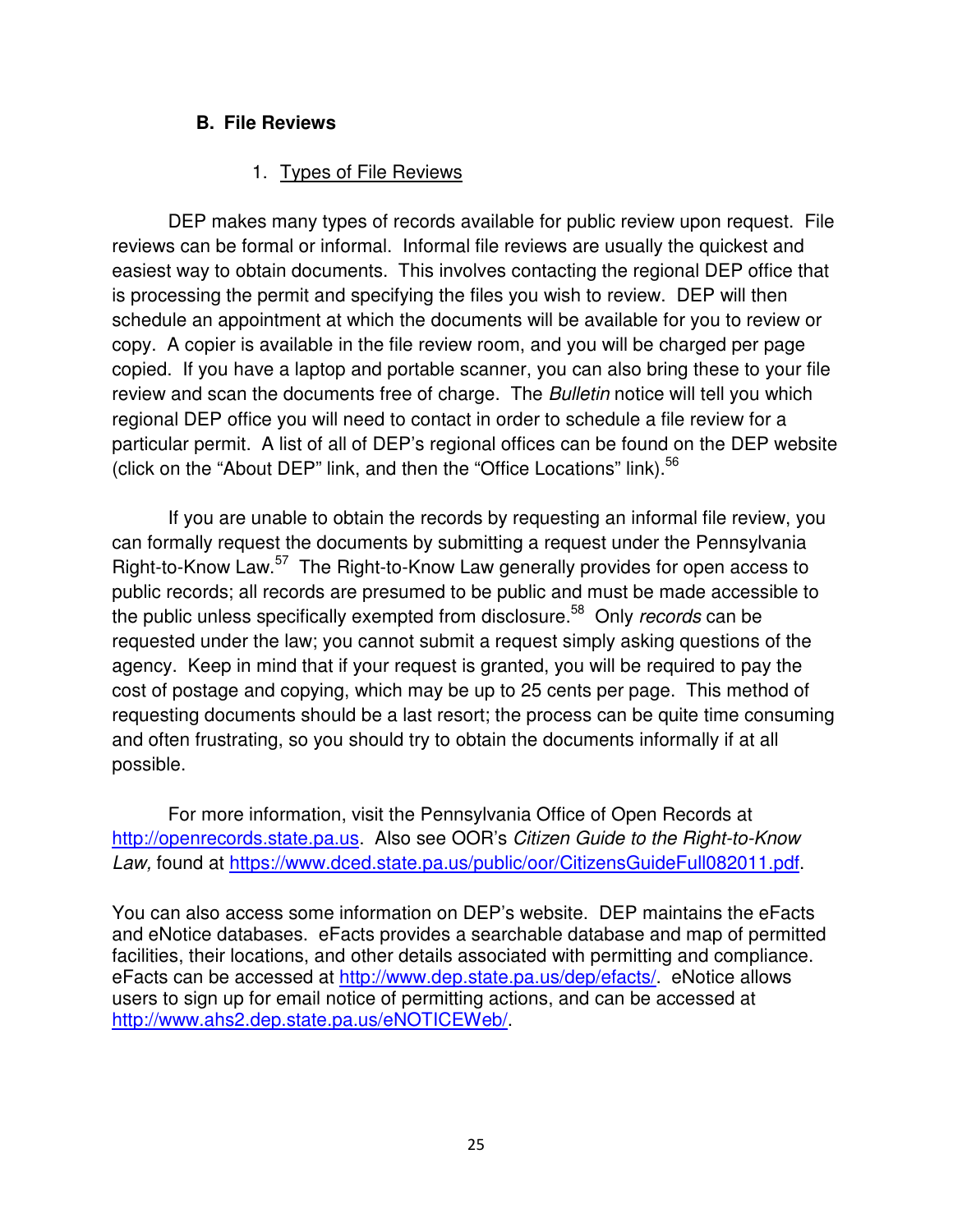#### 2. Scheduling

DEP schedules file reviews between 9:00am and 4:00pm Monday through Friday. Appointments are made on a first-come, first-served basis. It is important to keep in mind that you will have 30 days to make comments, but you may have to wait 2- 3 weeks until your scheduled file review. Don't delay in scheduling your file review, and be sure to notify DEP when scheduling that you need to complete your file review before the comment period closes.

#### **C. Requesting a Public Hearing**

In addition to commenting on proposed Plan Approvals or Operating Permits, individuals can also request that a public hearing be held concerning the proposed action. If this request is granted, notice of the hearing will also be published in the Pennsylvania Bulletin at least 30 days before the hearing is held. This provides an opportunity for members of the community to voice their concerns to DEP in person.

#### **D. Writing Effective Comments**

#### 1. Writing Comments

Comments are intended give the public an opportunity to participate, share their concerns, and provide input that will help lead to a better outcome. When drafting comments, you want to make sure that your statements are clearly communicated and useful to the decision-maker when revising the proposed action. Here are some tips on how to write comments that will be effective:

- > Write your comments in letter form
- > State who you are and why you are interested in the action
- > Review the documents you are commenting on thoroughly beforehand, so that your comments are accurate and make sense in context
- > Break your comment into subheadings or sections to make it easy to read.
- > For each topic you discuss, try beginning that section with one sentence, in bold type, that sums up your point for that section. The rest of the text should support this clear, concise statement.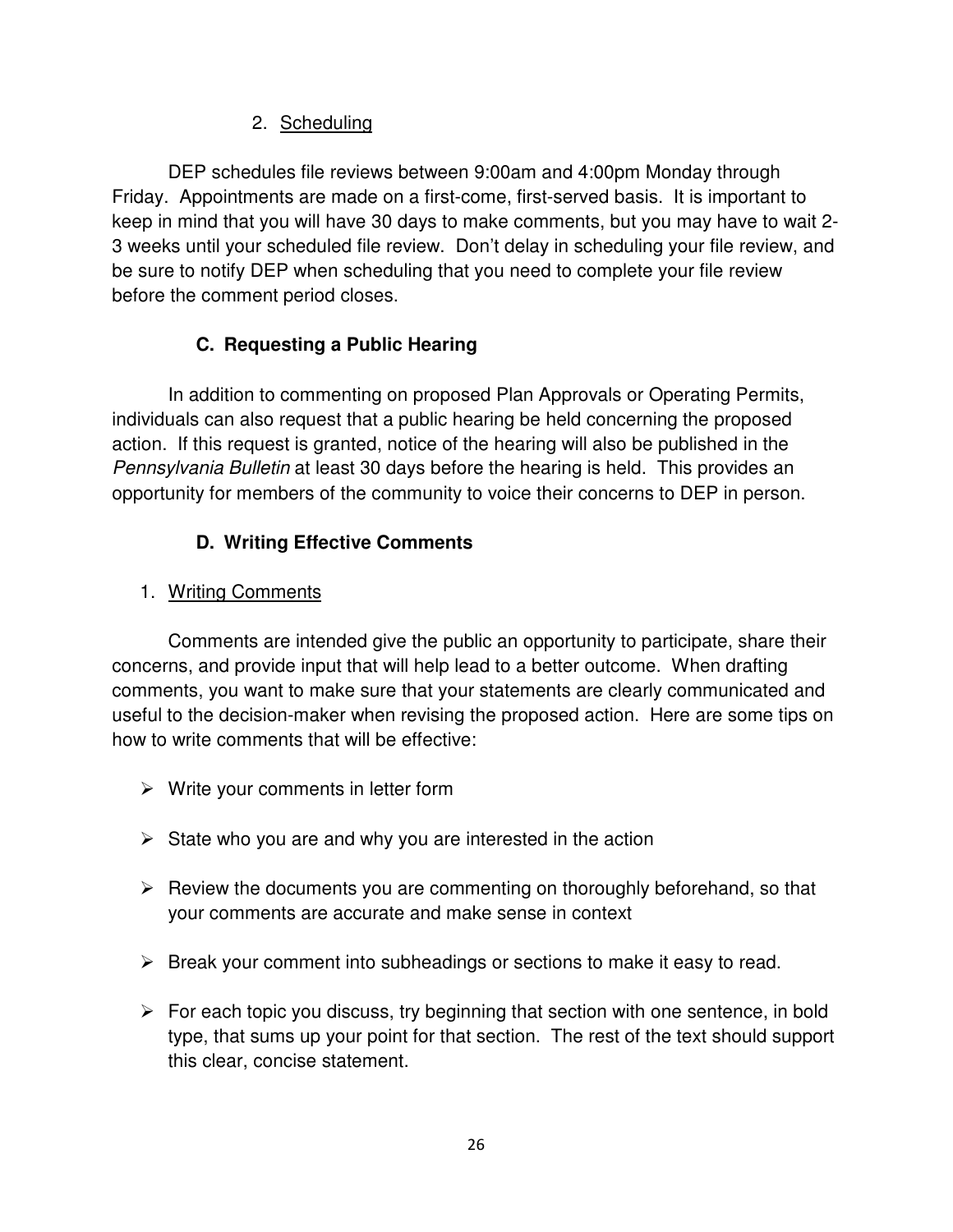- > Stay focused on the topic; only discuss issues relevant to the specific decision being made.
- > Think about who will be reading your comment. It will likely be a staff person who has to read many similar comments, and who has to read them quickly. Make it easy for them to pay attention to your comments and remember your main points.
- > Be polite. Even if you are upset about the proposed action, your comments will be better received if they are respectful.
- > Point out positive aspects of the proposed action that should not be changed.
- > Point out anything in the proposal that does not comply with the law.
- ▶ Be specific and concise.
- > Support your arguments. Do some research and cite to authorities where necessary.
- > Propose alternative solutions when possible.
- > Get someone else to review your comments before you submit them. This can help catch typographical errors, and make sure you have clearly communicated your message.

#### 2. Submitting Comments

The notice in the *Pennsylvania Bulletin* will give instructions on how to submit your comments and what must be included in the comments. Generally, your comments must include your name and contact information, information on the proposed action or facility you are commenting on (such as a Plan Approval number), and your reasons for objecting to the permit. The notice will also include the name, address, and phone number for a DEP staff person to whom you should address and mail your comments. When you mail your comments, make sure they are postmarked before the end of the 30 day comment period; also consider mailing your comments with delivery confirmation so you have proof that your comments were received. It may also be possible to contact DEP and ask if you can submit your comments via fax or email if you wish.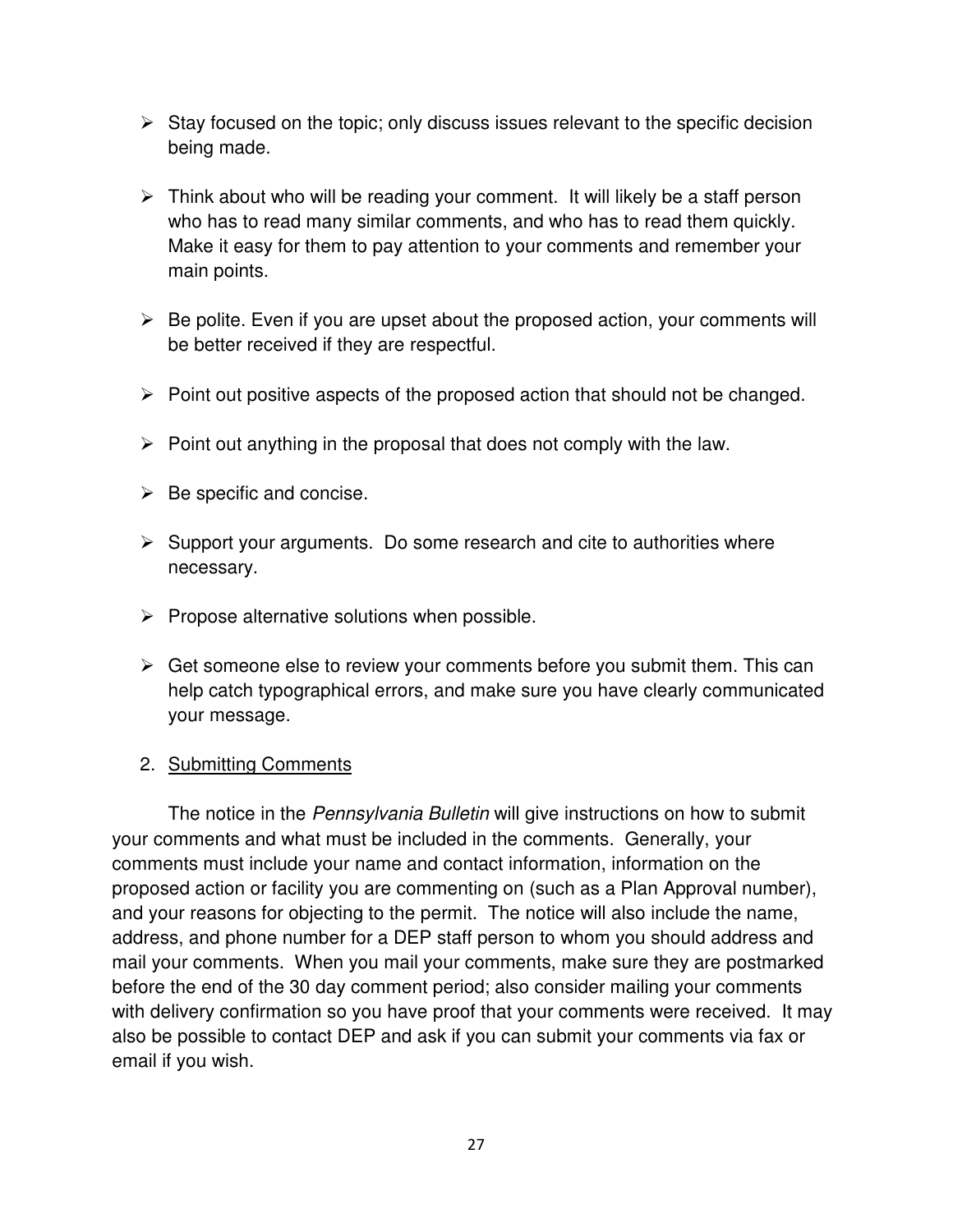#### **E. What Happens Next**

After the public comment period has ended, the agency will review the comments it received and may make changes to the proposed action based on those comments. Once a final decision is made, the agency will usually notify commenters by mailing them a copy of the action. This will also include a comment response document, in which the agency responds to issues raised in the comments, and explains why the comment did or did not result in a change to the final action.

If you are not satisfied with the final action, you can file an appeal with the Pennsylvania Environmental Hearing Board (EHB).<sup>59</sup> The EHB operates like a court, and hears appeals from those who are challenging DEP actions.<sup>60</sup> A notice of appeal must be filed within 30 days of receiving notice of DEP's action. Because this is a relatively short period of time, consider speaking to legal counsel as soon as possible if you anticipate appealing DEP's final action.

### **References**

<sup>2</sup> Daniel J. Soeder and William M. Kappel, USGS, Water Resources and Natural Gas Production from the Marcellus Shale, May 2009, at 1, available at

http://pubs.usgs.gov/fs/2009/3032/pdf/FS2009-3032.pdf.

 $3/d$ .

l

http://www.fortworthgov.org/uploadedFiles/Gas\_Wells/Emissions%20report%20for%20barnettshale%2010-14-08.pdf.

<sup>5</sup> Utica Shale – The Natural Gas Giant Below the Marcellus? http://geology.com/articles/uticashale/.

<sup>6</sup> For more information on well casing and cementing, see Pennsylvania's regulatory requirements at 25 Pa. Code §§ 78.81 through 78.87.

<sup>7</sup> N.Y. Dept. of Envt'l Conservation, Draft SGEIS, Ch.5, at 5-32, Sept. 30, 2009, available at http://www.dec.ny.gov/docs/materials\_minerals\_pdf/ogdsgeischap5.pdf.

8 Processing Natural Gas, http://www.naturalgas.org/naturalgas/processing\_ng.asp.  $^9$  Id.

http://www.srbc.net/programs/docs/Marcellus%20Legal%20Overview%20Paper%20(Beauduy). pdf.PDF (stating that "Marcellus shale gas well development activity generally requires the use of considerable quantities of water, particularly for hydraulic fracturing, which can range from

<sup>&</sup>lt;sup>1</sup> Pa. Dept. of Envt'l Prot., Marcellus Shale Fact Sheet, at 1, available at

http://www.elibrary.dep.state.pa.us/dsweb/Get/Document-85899/0100-FS-DEP4217.pdf.

<sup>&</sup>lt;sup>4</sup> See, e.g., Railroad Commission of Texas, Barnett Shale Information,

http://www.rrc.state.tx.us/barnettshale (last updated Oct. 9, 2012); Al Armendariz, *Emissions* from Natural Gas Production in the Barnett Shale Area and Opportunities for Cost Effective Improvements, Sept. 30, 2008, available at

 $10$  See, e.g., Susquehanna River Basin Commission, Accommodating a New Straw in the Water: Extracting Natural Gas from the Marcellus Shale in the Susquehanna River Basin (Feb. 2009), available at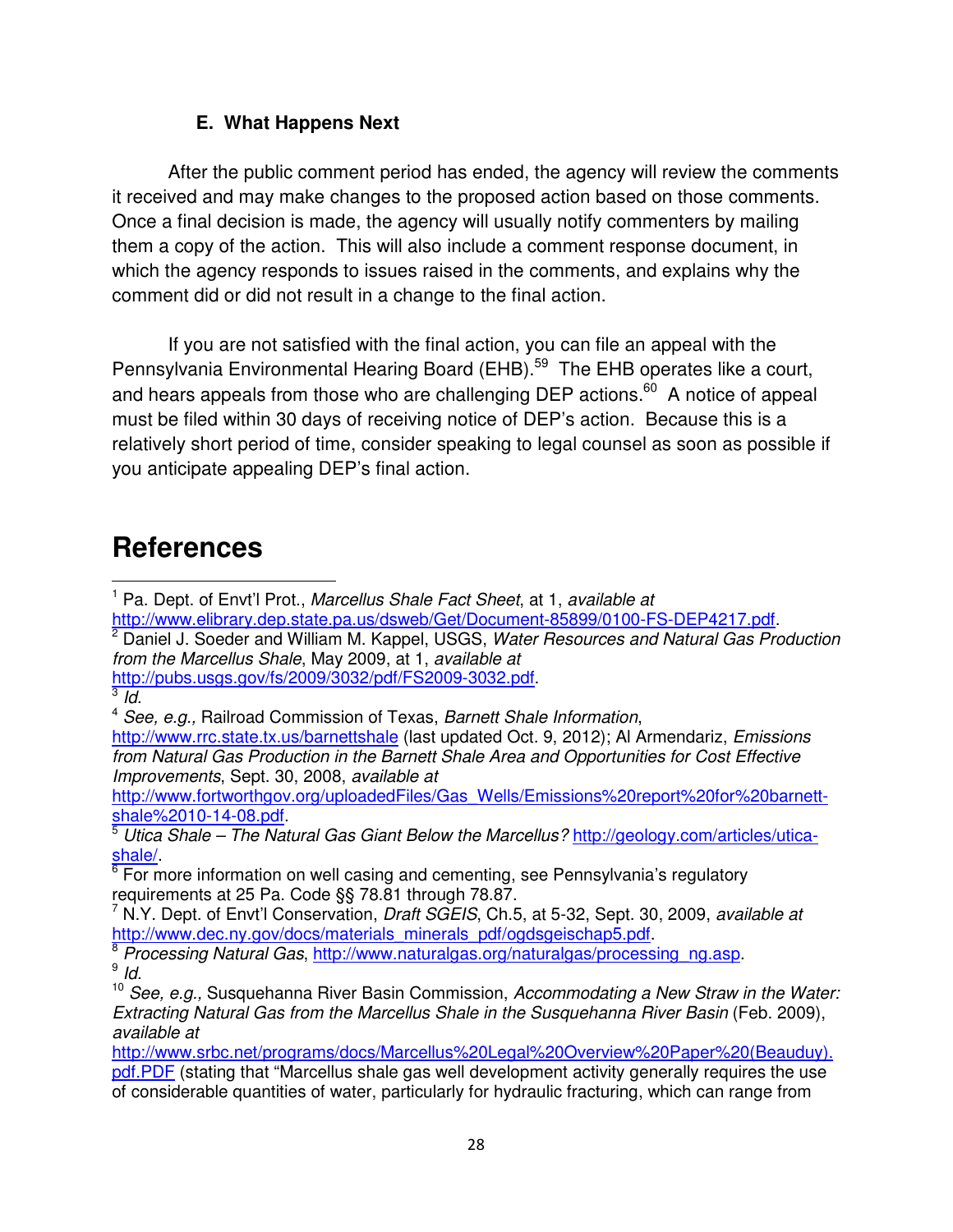hundreds of thousands of gallons for vertical well fracture treatment, to millions of gallons for horizontal well fracture treatment," (at 3) and describing methods used by SRBC to manage water consumption to prevent adverse impacts.).

<sup>11</sup> Soeder and Kappel, *supra* note 2, at 4-5.

l

 $12$  See, e.g., U.S. EPA, Draft Report – Investigation of Ground Water Contamination near Pavilion, Wyoming (Dec. 2011), available at

http://www.epa.gov/region8/superfund/wy/pavillion/EPA\_ReportOnPavillion\_Dec-8-2011.pdf (stating that "the data indicates likely impact to ground water that can be explained by hydraulic fracturing." (at xiii)).

<sup>13</sup>See, e.g., Karl Blankenship, Marcellus Shale Drilling May Take Huge Chunks Out of PA Forests, CHESAPEAKE BAY JOURNAL (Dec. 2011), available at

http://www.bayjournal.com/article/marcellus\_shale\_drilling\_may\_take\_huge\_chunks\_out\_of\_pa \_forests (estimating that "38,000-90,000 acres of forest may ultimately be cleared for wells

seeking to tap the Marcellus Shale formation . . . [a]nother 60,000-150,000 acres of forest could be lost for new pipelines.").

<sup>14</sup> See, e.g., Jon Schmitz, Marcellus Shale Industry Obliged to Repair State Roads, PITTSBURGH POST-GAZETTE (Mar. 30, 2012), available at http://www.post-

gazette.com/stories/local/marcellusshale/marcellus-shale-industry-obliged-to-repair-state-roads-303092/.

<sup>15</sup> See, e.g., Kathryn J. Brasier et al., Residents' Perceptions of Community and Environmental Impacts from Development of Natural Gas in the Marcellus Shale: A Comparison of Pennsylvania and New York Cases, 26 J. RURAL Soc. Sci. 1, 32-61 (2011).

<sup>16</sup>Armendariz, *supra* note 4.

<sup>17</sup> Colorado Dept. of Public Health & Environment, Air Pollution Control Division, Oil and Gas Emission Sources Presentation for the Air Quality Control Commission Retreat (May 15, 2008), at 3-4.

<sup>18</sup> WYDEQ, Technical Support Document I for Recommended 8-Hour Ozone Designation for the Upper Green River Basin, WY, at viii (Mar. 26, 2009), available at

http://deq.state.wy.us/out/downloads/Ozone%20TSD\_final\_rev%203-30-09\_jl.pdf.

<sup>19</sup> U.S. EPA Natural Gas Star Program, Major Methane Emission Sources and Opportunities to Reduce Methane Emissions, http://www.epa.gov/gasstar/basic-information/index.html#sources (last visited Oct. 11, 2012); see also U.S. EPA, Inventory of U.S. Greenhouse Gas Emissions and Sinks: 1990-2010 (Apr. 15, 2012), available at

http://www.epa.gov/climatechange/Downloads/ghgemissions/US-GHG-Inventory-2012-Main-Text.pdf, for EPA's most recent annual inventory report.

 $\frac{100 \text{ mJ}}{20}$  42 U.S.C. §§ 7401 *et seq.* (2006).

<sup>21</sup> 42 U.S.C. § 7409 (2006).

<sup>22</sup> See 40 C.F.R. Part 50.

<sup>23</sup> 40 C.F.R. Part 61.

 $24$  42 U.S.C. § 7412(d).

<sup>25</sup> 40 C.F.R. Part 58.

<sup>26</sup> Information for the emission sources at the oil and gas extraction site for the pollutants discussed above in section Air Emissions in Natural Gas Operations are taken from Earthworks: Air Contaminants, available at http://www.earthworksaction.org/aircontaminants.cfm; and Oil and Gas Air Pollution *available at* http://www.earthworksaction.org/oilgasairpollution.cfm and Oil and Gas Pollution available at http://www.earthworksaction.org/pubs/Oilandgaspollution.pdf. <sup>27</sup> Natural Gas Supply Association, Background,

http://www.naturalgas.org/overview/background.asp.

<sup>28</sup> The Engineering Toolbox, Gases-Explosive and Flammability Concentration Limits, available at http://www.engineeringtoolbox.com/explosive-concentration-limits-d\_423.html.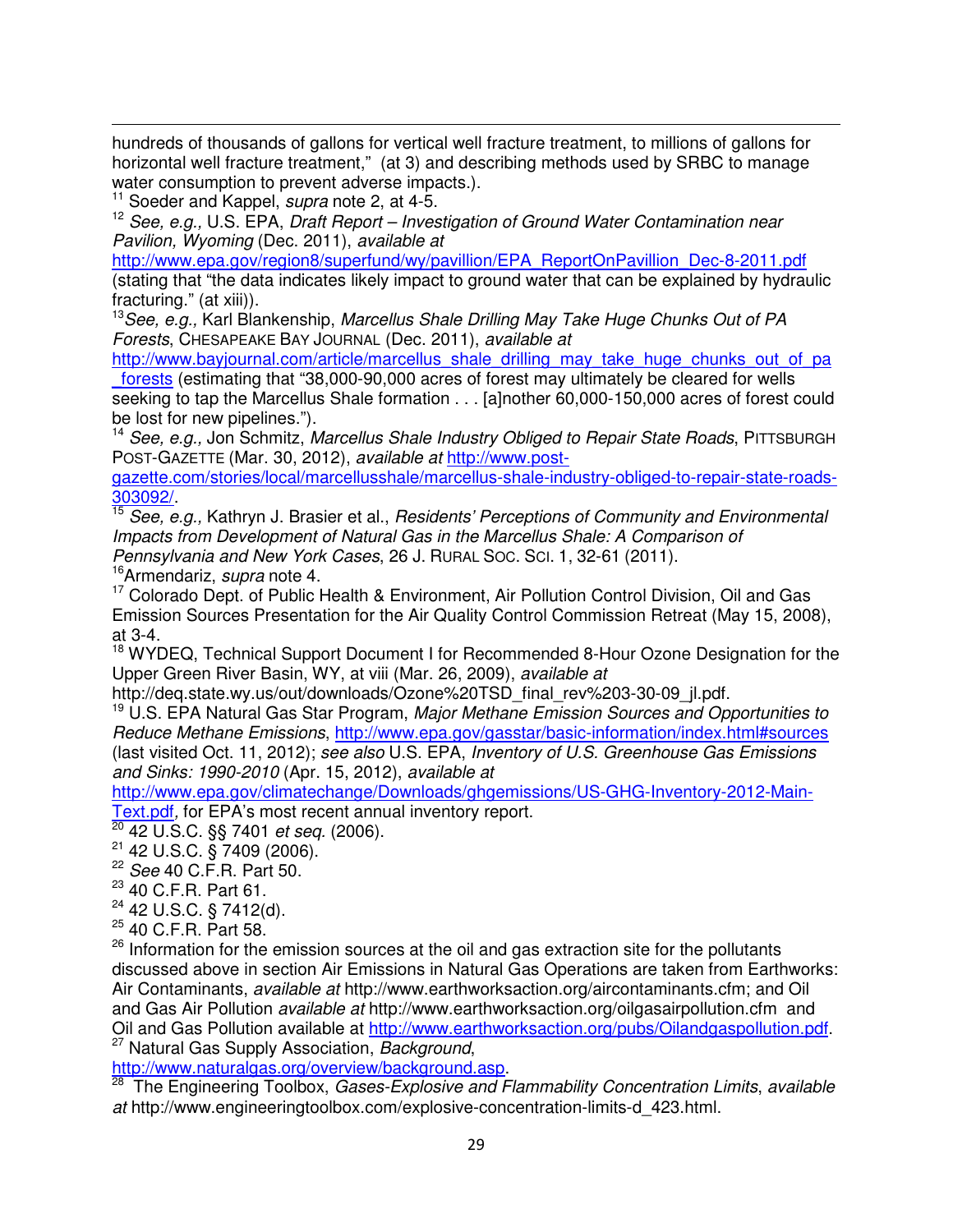<sup>29</sup> C. Arden Pope III, Richard T. Burnett, and Michael J. Thun; et al, Lung Cancer, Cardiopulmonary Mortality, and Longterm Exposure, JAMA. 2002; 287(9):1132-1141 (doi:10.1001/jama.287.9.1132, available at

http://jama.jamanetwork.com/article.aspx?articleid=194704.

<sup>30</sup> Material Safety Data Sheet, Hydrogen Sulfide,

http://avogadro.chem.iastate.edu/MSDS/hydrogen\_sulfide.pdf.

<sup>31</sup> Allegheny and Philadelphia County each operate their own air programs separate from DEP. This handbook focuses on the DEP processes. While air permitting procedures in Allegheny and Philadelphia County are generally similar to those described here, there are important differences. Be sure to always reference the policies and procedures these counties employ.  $32$  25 Pa. Code § 127.14(a)(8).

<sup>33</sup> Memo from Gina McCarthy, EPA Assistant Administrator, to EPA Regional Administrators, Withdrawal of Source Determinations for Oil and Gas Industries (Sept. 22, 2009), available at http://www.epa.gov/Region7/air/nsr/nsrmemos/oilgaswithdrawal.pdf. Natural gas exploration, drilling, production, and processing operations all belong to the Standard Industrial Classification System (SIC) industrial group 13: Oil and Gas Extraction, see http://www.osha.gov/pls/imis/sic\_manual.display?id=8&tab=group.

<sup>34</sup> Pa. Dep't of Envtl. Prot., DEP ID: 270-0810-006, Guidance for Performing Single Stationary Source Determinations for Oil and Gas Industries (Oct. 6, 2012), available at http://files.dep.state.pa.us/Air/AirQuality/AQPortalFiles/Final\_Guidance\_for\_Performing\_Single Stationary\_Source\_Determinations\_for\_OG\_Industries100612\_(2).pdf.

<sup>35</sup> 25 Pa. Code § 123.31.

<sup>36</sup> 35 P.S. § 4008

l

<sup>37</sup> 25 Pa. Code §§ 121.7, 121.1.

<sup>38</sup> Pa. Dep't of Envtl. Prot., DEP ID: 275-2101-003, Air Quality Permit Exemptions, p. 10, available at http://www.elibrary.dep.state.pa.us/dsweb/Get/Document-80104/275-2101-003.pdf. <sup>39</sup> 25 Pa. Code §§ 123.11, 123.22, 123.41.

<sup>40</sup> Pa. Dep't of Envtl. Prot., DEP ID: 275-2101-003, Air Quality Permit Exemptions, p. 8, available at http://www.elibrary.dep.state.pa.us/dsweb/Get/Document-80104/275-2101-003.pdf. <sup>41</sup> 25 Pa. Code § 129.57.

 $42$  Pa. Dep't of Envtl. Prot., DEP ID: 275-2101-003, Air Quality Permit Exemptions, p. 8, available at http://www.elibrary.dep.state.pa.us/dsweb/Get/Document-80104/275-2101-003.pdf. Potentially applicable NSPS and NESHAP standards include the NSPS Equipment Leaks of VOC from Onshore Natural Gas Processing Plants, 40 CFR part 60, subpart KKK; the NSPS for Onshore Natural Gas Processing: SO2 Emissions, 40 CFR part 60, subpart LLL; the NESHAP for Oil and Natural Gas Production Facilities, 40 CFR part 63, subpart HH; and the NESHAP for Natural Gas Transmission and Storage Facilities, 40 CFR part 63, subpart HHH.

<sup>43</sup> Pa. Dep't of Envtl. Prot., DEP ID: 275-2101-003, Air Quality Permit Exemptions, DRAFT April 16, 2010, available at http://www.elibrary.dep.state.pa.us/dsweb/Get/Document-80137/275- 2101-003.pdf.

<sup>44</sup> Pa. Dep't of Envtl. Prot., DEP ID: 275-2101-003, Air Quality Permit Exemptions, p. 8, available at http://www.elibrary.dep.state.pa.us/dsweb/Get/Document-80104/275-2101-003.pdf.  $45$  Hazardous Air Pollutants are toxic or carcinogenic compounds regulated by EPA under § 112 of the Clean Air Act. For a list of these compounds, see:

http://www.epa.gov/ttn/atw/orig189.html. Note that, unlike other air pollutants, the federal Clean Air Act prohibits aggregation of hazardous air pollutant emissions from natural gas exploration and production equipment, 42 U.S.C. § 7412(n)(4).

<sup>46</sup> Available online at http://www.pabulletin.com.